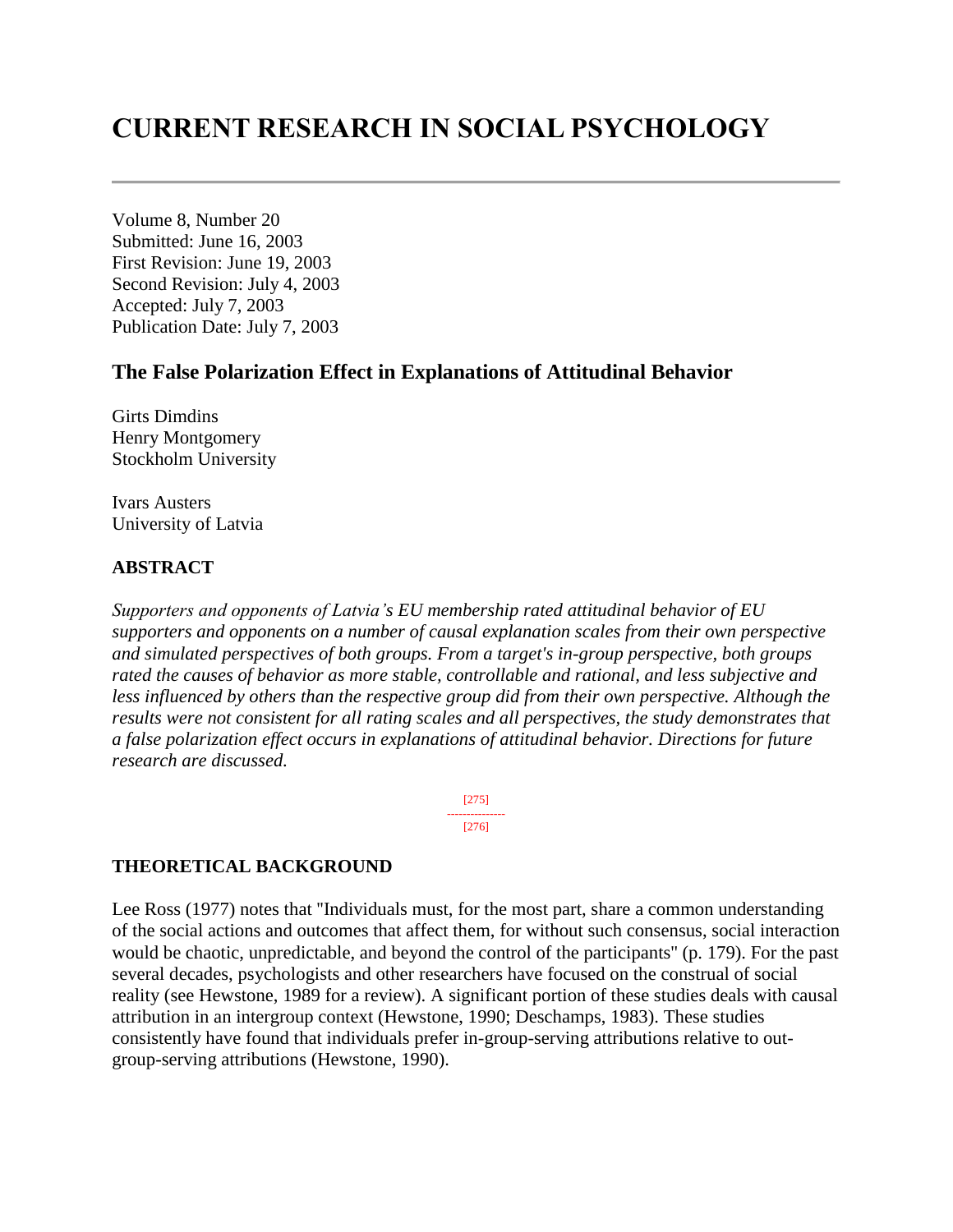The definition of ''group-serving'' has varied from study to study, depending on which attributes are used. The oldest classification of intergroup attributions, based on Heider's (1958) model of interpersonal attributions, distinguishes between internal (dispositional) and external (situational) attributions. The basic hypothesis is that more internal attributions would be made for in-group members' socially desirable behavior and more external attributions for socially undesirable behavior. The opposite should hold true for out-group members' behaviors. Several classic studies using this classification (Taylor & Jaggi, 1974; Duncan, 1976; Rosenberg & Wolfsfeld, 1977; Hewstone & Ward, 1985) have provided mixed support for this hypothesis. The classification itself has been criticized for several methodological drawbacks (see Miller, Smith, & Uleman, 1981).

An improved model was proposed by Islam and Hewstone (1993), who suggest measuring attributions along the continuums of causal locus, stability, controllability (Weiner, 1986), and globality (Abramson, Seligman, & Teasdala, 1978). The hypothesis for this model is that positive in-group behavior and negative out-group behavior would be attributed to internal, stable, controllable (by the actor), and global causes; negative in-group and positive out-group behavior should be attributed to more external, unstable, uncontrollable, and specific causes. A number of successful attribution studies have used this classification (Islam & Hewstone, 1993; Wilder, Simon & Faith, 1996; Lee & Robinson, 2000; Austers, 2002). Again, the support for the hypothesis has been mixed.

Malle (1999, 2001) suggests another alternative to the internal/external classification. Central to the model of folk explanations of behavior (FEB) is the folk concept of intentionality (Malle & Knobe, 1997). Within the model, explanations that interpret an agent's behavior as unintentional are considered *cause* explanations. Explanations that interpret an agent's behavior as intentional are divided into three major groups. *Causal history of reasons* contains factors from an agent's personal history that cause the intentional behavior without the agent being aware of them. *Reasons* are factors that the agent considered when forming the intention to act, and *enabling factors* are factors that clarify how it was possible that the agent completed the intended action. Reasons are further divided into *desires*, *beliefs*, and *valuing*. Whereas the FEB model has been used mostly in explanations of individual behavior (Malle, Knobe, O'Laughlin, Pearce, & Nelson, 2000), it can also be successfully applied in analyzing the explanations of group behavior (O'Laughlin & Malle, 2002).

A number of studies of group attributions have been carried out that ask the participants to take the perspective of their in-group or out-group members. Kemdal and Montgomery (2001) found that animal experimenters and animal rights activists could take each other's perspective, resulting in a reversed actor-observer effect. Austers (2002) and Austers and Montgomery (2001) found similar results. Robinson, Keltner, Ward, and Ross (1995) tested some aspects of group attribution when they asked their participants to rate the basis of their own political judgments and that of their in-group and out-group members. The respondents indicated that they personally had been less influenced by ideology or political orientation than either their peers or opponents. These findings suggest a presence of the false polarization effect in the context of intergroup attributions.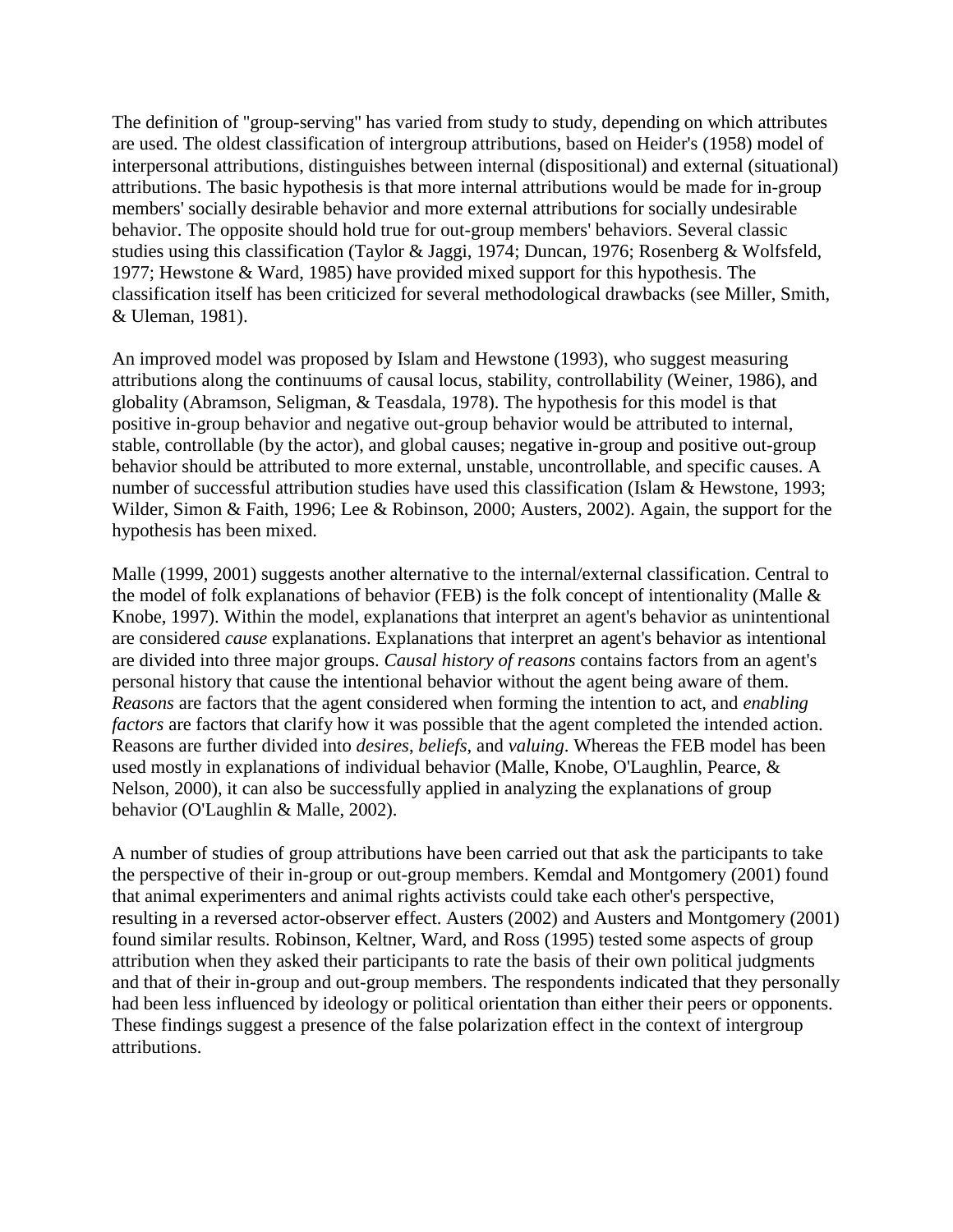The false polarization effect (see Pronin, Puccio, & Ross [2002] for a review of this phenomenon) is better known from the studies of group attitudes. Generally, the effect can be defined as an overestimation of the expected group score on a certain attribute in comparison with the actual group score on that attribute, which has been found across a number of different contexts (Robinson, Keltner, Ward, & Ross, 1995; Keltner & Robinson, 1997; Robinson & Friedman, 1995; Rouhana, O'Dwyer, & Morrison Vaso, 1997; Diekman, Eagly, & Kulesa, 2002). These findings show that the false polarization effect is a very robust phenomenon, influencing various types of ratings. There is no reason why the same effect should not appear in attribution studies, but very few published papers address this issue. Austers (2002) asked ethnic Latvian and Russian schoolteachers to rate positive and negative behaviors from their own and out-group perspective on a number of attributional dimensions. The results indicated some false polarization effect in predicting out-group's responses, but not consistently. To our knowledge, the paper of Robinson et al. (1995) provides the most convincing evidence of the false polarization effect in the context of group attributions. However, in their study the effect is reported on a small number of context-specific dimensions. We designed this study to explore the presence of the false polarization effect on more general attributional dimensions, including ''traditional'' dimensions familiar from the previous research.

> [276] --------------- [277]

This study tests whether the false polarization effect would be present in explanations of causes of attitudinal behavior when these explanations are given from in-group and out-group perspectives. By attitudinal behavior we understand general, non-specific behavior that expresses the actor's attitude towards a certain issue, in other words--acting in line with one's attitudes. We chose attitudinal behavior instead of more specific group behaviors because it allowed us to construct simple, context-independent and unambiguous stimuli for our study.

In our study we tried to use all the attributional dimensions reported in earlier literature. In addition to the four variables of causal locus, controllability, stability, and globality, we included a number of explanatory dimensions taken from Malle's FEB model. The items constructed on the basis of the FEB model represented factors differentiating among the major groups of explanations within the model, as well as various types of explanations within each group. The differentiating factors were intentionality (distinguishing cause explanations from all other explanations) and awareness (distinguishing causal history of reasons from reason explanations). The specific explanations included in the questionnaire were various types of causal history of reasons and reason explanations. (In an earlier unpublished study, where we asked participants to give free-response explanations of attitudinal behavior, more than 95% of the explanations fell into these two categories.)

We included two items measuring the evaluation of the target behavior in positive-negative terms, to control whether the group serving bias occurs in the expected direction (i.e., each target behavior is seen as more positive from its in-group perspective than out-group perspective). Finally, we also included an item asking the participants to estimate the distribution of people sharing their opinions and those with opposite opinions in the society. This was another control question because stronger in-group favoritism can be expected among the members of minority groups (Hewstone, Rubin, & Willis, 2002; Mullen, Brown, & Smith, 1992).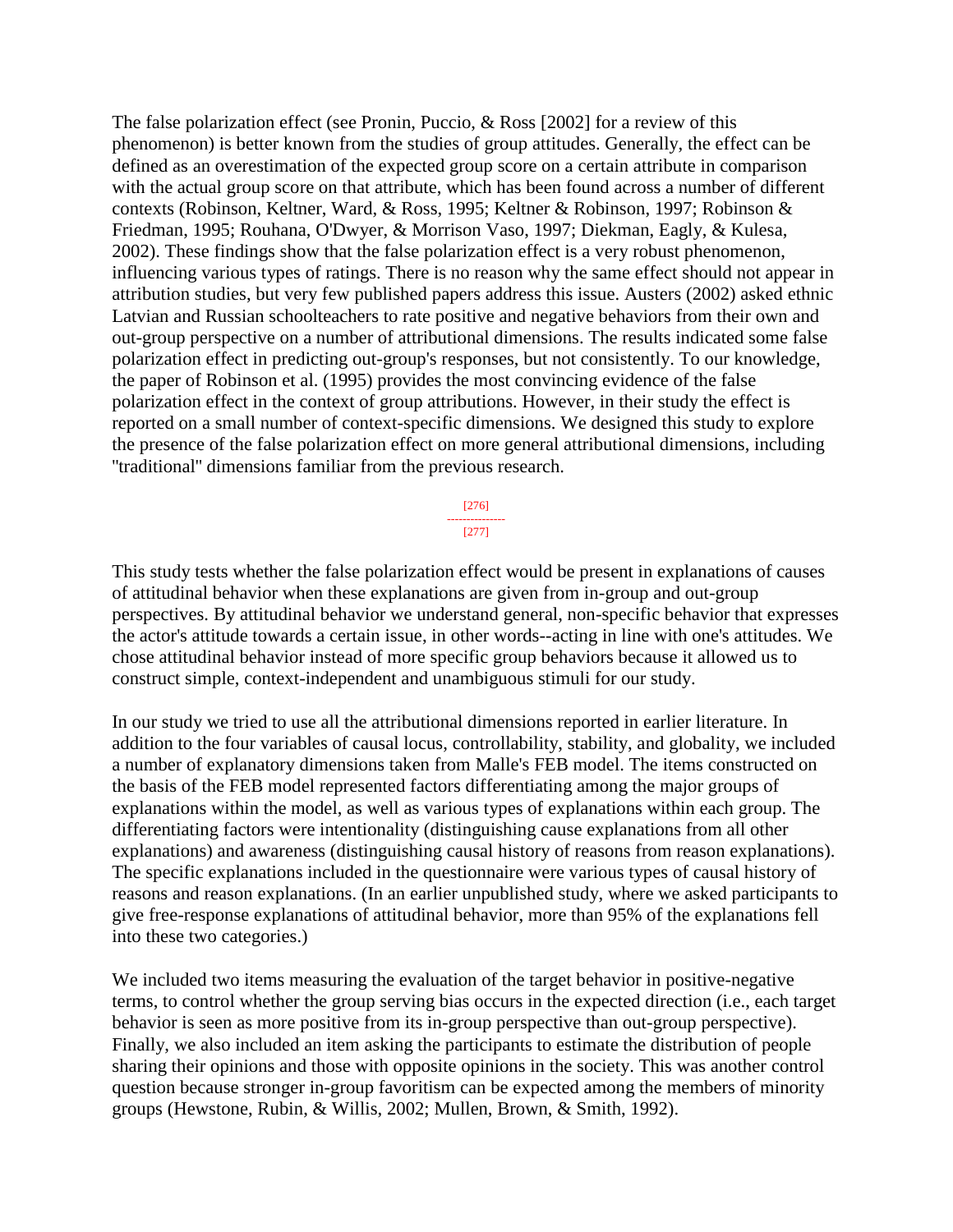We predicted that when imagining how specific causes for a given target behavior are rated from the target's in-group and out-group perspectives, participants would give significantly higher (or lower) ratings than the respective in-group and out-group members themselves. Theoretically, the mean differences should occur in the group-serving direction. However, because we were using general descriptions of two groups' attitudinal behavior rather than descriptions of positive and negative behavior, it was difficult to make specific predictions about the direction of mean differences. Although one would expect that each target behavior should be seen more favorably from the target's in-group perspective than the out-group perspective, it does not necessarily mean that in-group behavior is seen as explicitly positive, and out-group behavior as negative. In other words, from the previously published group attribution studies we could not predict with certainty how in-group favoritism should manifest itself on each of the attributional variables. Our general prediction was that the mean differences from opposing perspectives should be in opposite directions for the same behavior. For example, if the causes for supporter behavior are rated as highly stable from the supporter perspective (implying that stability is seen as a favorable attribute) they should be rated as relatively unstable from the opponent perspective, and vice versa.

After a pilot study of several topics eliciting political attitudes among Latvian students, we decided that Latvia's membership in the European Union is a controversial political issue worthy of study. The topic provides an excellent context for examining perspective taking in explanations of group behavior. Over the last two years, the debate on the issue has grown with the opinions of both supporters and opponents highly salient and well represented in mass media. Although traditionally EU membership supporters have been in a slight majority in Latvia, the opinion polls predict a close race in the referendum planned for autumn 2003.

# **METHOD**

#### **Sample**

One hundred forty-one students (110 women) at the University of Latvia participated in the study. The participants were undergraduate students of education. The mean age of the participants was 19 years. Majority of respondents (82%) were ethnic Latvians.

#### **Questionnaire**

First, we asked the participants to indicate their age, gender, ethnicity, and general attitude towards joining the European Union (pro vs. against). We also asked whether they believed (a) that EU supporters were in the considerable majority in Latvia, (b) that there was approximately equal number of opponents and supporters, or (c) that the opponents were in the majority.

> [277] --------------- [278]

In the second part of the questionnaire, we provided descriptions of two opposite behaviors and asked participants to rate various explanations of these behaviors from their own perspective as well as from the perspective of both EU supporters and EU opponents. The opposite behaviors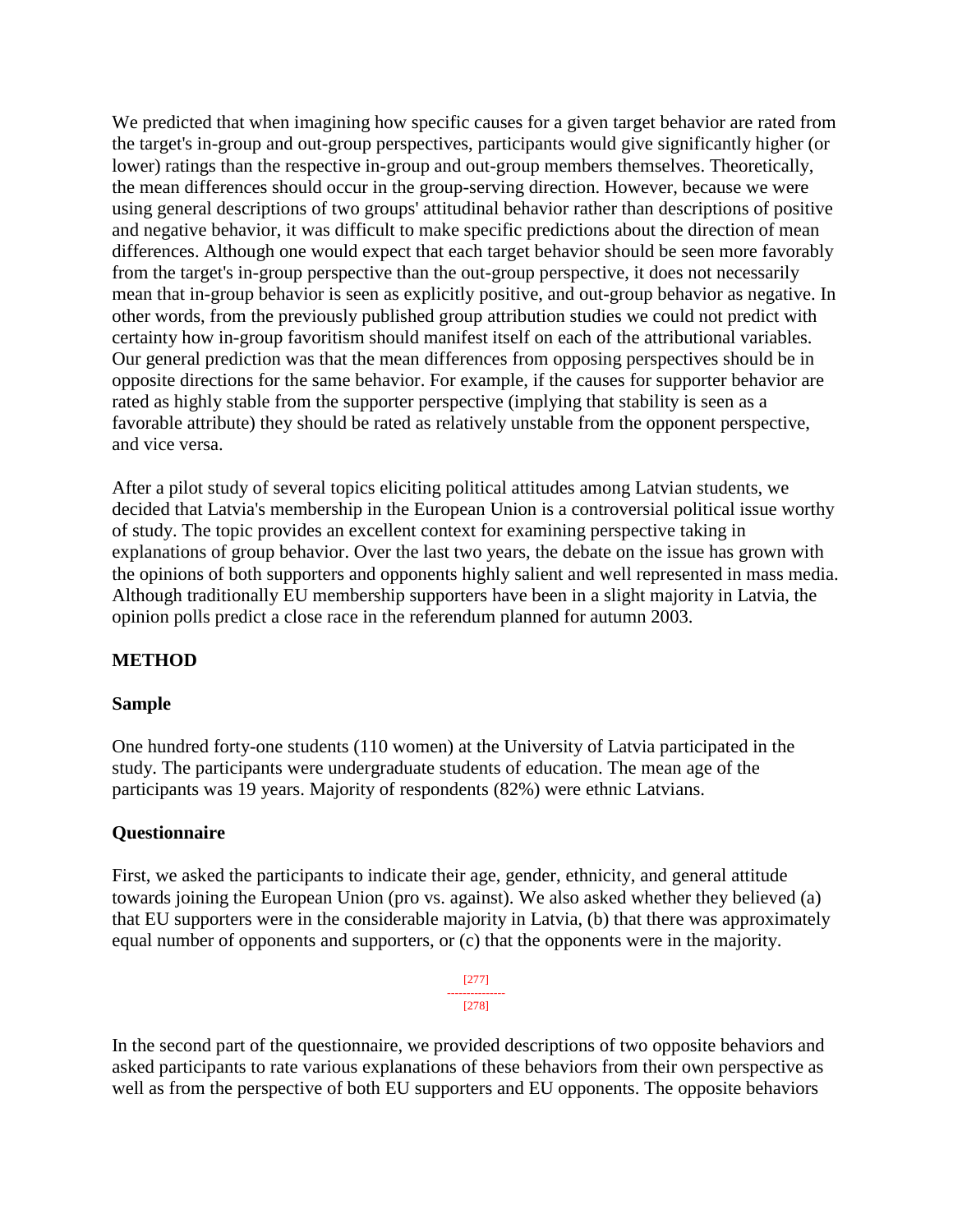were described with the following statements: (a) *''There are many people in Latvia who actively support Latvia entering the European Union''*; (b) *''There are many people in Latvia who actively protest against Latvia entering the European Union''*. Each description was written on top of a separate sheet.

We asked the participants to rate the causes of both target behaviors from their own perspective, EU opponent, and EU supporter perspective by answering a number of questions. All but the last two questions offered various explanations for the behavior, and they were constructed to cover both ''traditional'' attribution dimensions and the FEB coding scheme. The survey items are shown in Appendix A. The participants rated to what extent in their opinion each explanation accounted for the target behavior. The last two questions asked the participants to evaluate the target behavior in positive-negative terms. All ratings were made on a five-point Likert scale.

Correspondingly, for group perspectives, half of the participants were asked the following: *''How would people who support (oppose) Latvia entering the European Union answer the question . . .''*. For the other half, the following question was asked: *''How would University of Latvia students who support (oppose) Latvia entering the European Union answer the question . . . ''*. The two different wordings were used to control for the possible effects of how the group perspectives were defined.

The order of items and target behaviors was counterbalanced across the questionnaires. The participants first rated each target behavior from their own perspective. Then they rated each target from both group perspectives in random order. To reiterate, each participant made ratings of two target behaviors from three perspectives, answering the same set of questions six times.

In the third part of the questionnaire, we asked the participants to indicate their agreement/disagreement with seven items measuring their support to EU membership (see Appendix A). Afterwards, the participants rated the same items from both group perspectives.

# **RESULTS**

First, we checked for the effects of questionnaire type (wording for the group perspective: supporters/opponents in general vs. LU students) and the effects of perceived balance (supporters in majority vs. opponents in majority vs. both groups equal). We included each of these variables as a between-subjects factor in a 4-way ANOVA with participant attitude (supporter vs. opponent) as another between-subjects variable and target behavior (supporter vs. opponent) and perspective (self vs. supporter vs. opponent) as within-subjects variables. We ran the ANOVA on all variables in our study both on raw data and the indexes reported below. We found some significant effects involving both variables, but the directions of mean differences varied from analysis to analysis. Because the effects of both variables did not seem to be systematic, we do not report them.

We based our data analysis on planned pairwise comparisons between the rating means from own perspective and the corresponding means from both group perspectives. We used a onetailed t-test where we had clear predictions about the directions of mean differences (i.e., attitude ratings) and a 2-tailed t-test for the other comparisons (i.e., causal explanation ratings). Such a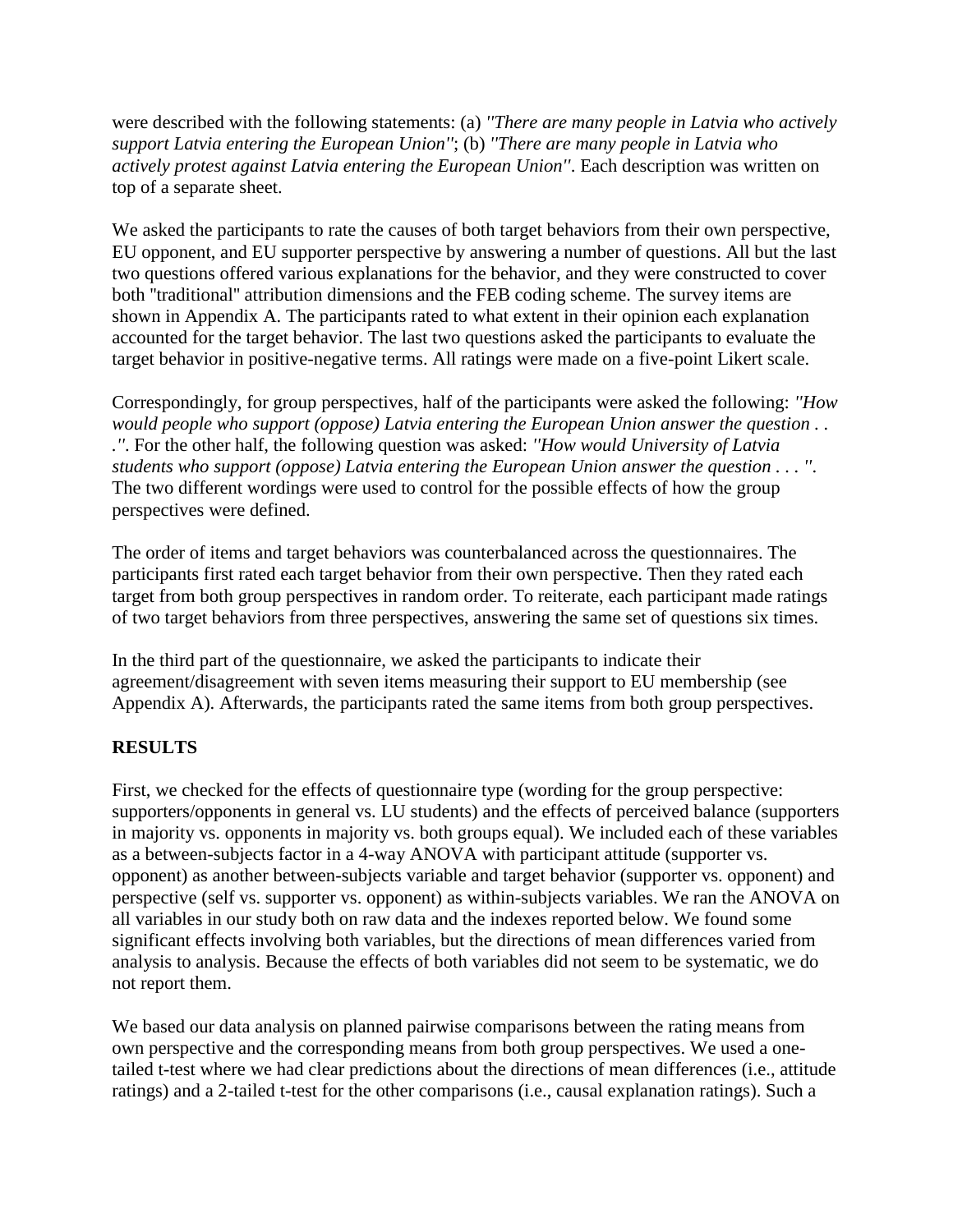direct test of the false polarization effect increased the power of the analysis in comparison with a full ANOVA. For each comparison, we computed effect size (Cohen's *d*) to provide an estimate of the magnitude of mean differences. According to conventional estimates suggested by Cohen (1988), an effect size of about 0.2 can be seen as small, an effect size of about 0.5 as medium, and an effect size of 0.8 or higher as large.

Ninety-two participants (65%) identified themselves as supporters of Latvia's EU membership, and forty-nine (35%) identified themselves as opponents. The top row of Table 1 shows the means of strength of support to EU membership from own and both imagined group perspectives. The index was calculated as the average of the seven items in the third part of the questionnaire. The index values can vary from 1 to 5, higher score corresponding to stronger support to Latvia's EU membership. The false polarization effect is clearly visible in the results. Both groups overestimated the support displayed by EU supporters and the opposition displayed by EU opponents.

> [278] --------------- [279]

#### **Table 1. Mean attitude ratings from own perspective and the imagined group perspectives**

|                                      | Ratings from own<br>perspective |                               | Ratings from the<br>supporter perspective |                            | Ratings from the<br>opponent perspective |                    |
|--------------------------------------|---------------------------------|-------------------------------|-------------------------------------------|----------------------------|------------------------------------------|--------------------|
|                                      | By<br>supporters<br>$(n = 92)$  | By<br>opponents<br>$(n = 49)$ | By                                        | By<br>supporters opponents | By<br>supporters                         | By<br>opponents    |
| Support to<br>EU<br>membership       | 3.88<br>(0.55)                  | 2.32<br>(0.56)                | 4.30***<br>(0.61)                         | 4.29***<br>(0.65)          | $1.91**$<br>(0.85)                       | 1.94**<br>(0.74)   |
| Effect size                          |                                 |                               | 0.72                                      | 0.68                       | 0.56                                     | 0.57               |
| Evaluation<br>of target<br>behavior: |                                 |                               |                                           |                            |                                          |                    |
| Supporter<br>behavior                | 3.53<br>(0.67)                  | 2.77<br>(0.76)                | 4.13***<br>(0.73)                         | $3.96***$<br>(0.87)        | $1.96***$<br>(0.82)                      | $2.36**$<br>(0.91) |
| Effect size                          |                                 |                               | 0.85                                      | 0.55                       | 1.02                                     | 0.54               |
| Opponent<br>behavior                 | 2.63<br>(0.81)                  | 3.52<br>(0.82)                | 1.99***<br>(0.86)                         | $2.13***$<br>(0.81)        | $3.85*$<br>(1.06)                        | 3.80<br>(0.97)     |
| <b>Effect</b> size                   |                                 |                               | 0.76                                      | 0.62                       | 0.34                                     | 0.31               |

Note. Standard deviations are given in parentheses. Asterisks indicate that rating from the imagined group perspective is significantly different (1-tailed *t*-test) from the corresponding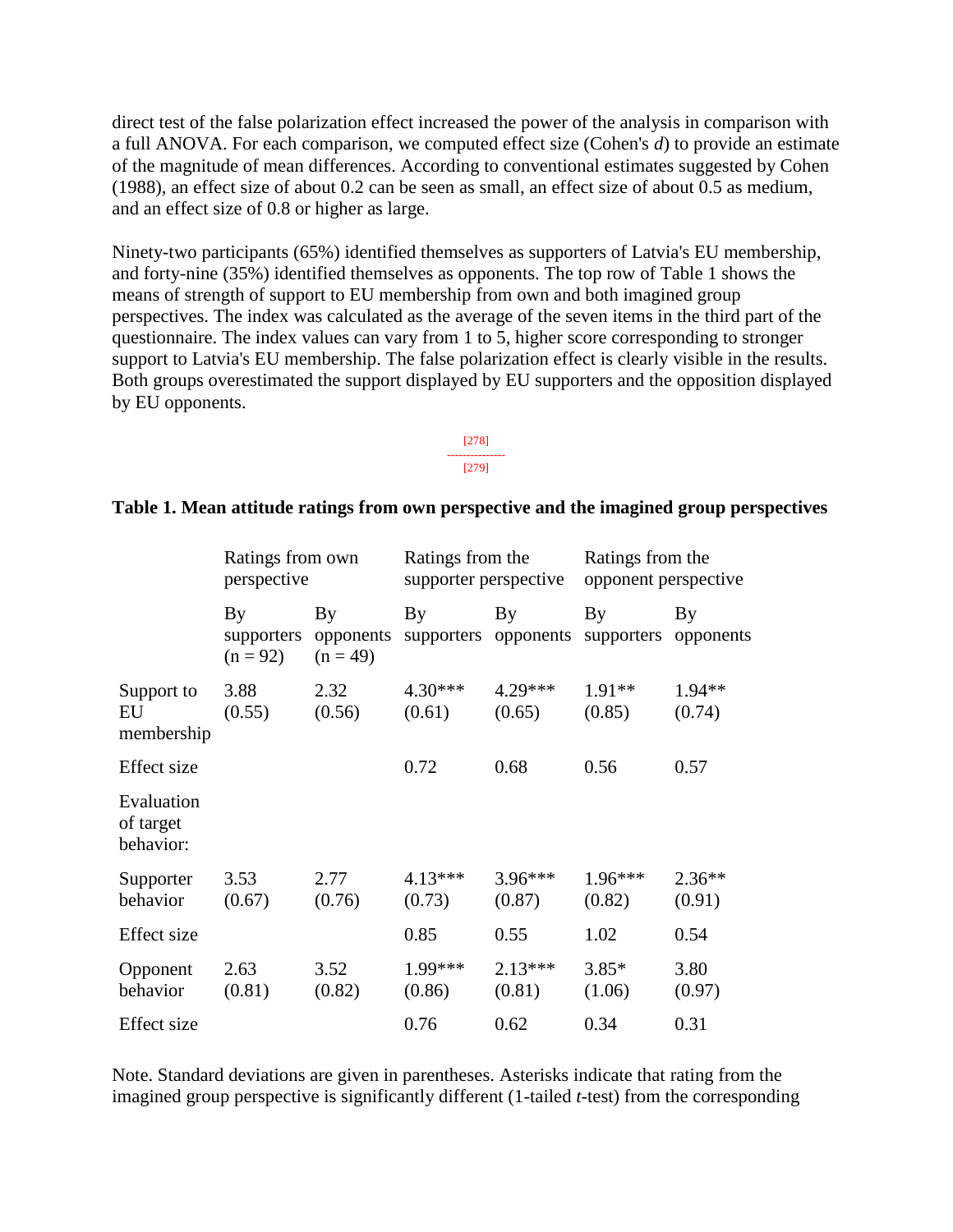rating from own perspective. Means in columns 3 and 4 are compared to means in column 1; means in columns 5 and 6 are compared to means in column 2. The effect size (Cohen's *d*) for each comparison is given below the respective mean in columns 3-6. \*  $p < .05$ . \*\*  $p < .01$ . \*\*\*  $p$  $< 0.001$ .



We calculated an index measuring the evaluation of target behavior as the average of two items: liking/disliking the behavior, and the belief that the behavior benefits the interests of the Latvian society. Cronbach's Alphas for both items were calculated separately for each perspective and target behavior (because each of target/perspective combinations represents a separate repeated measurement using the same two items). All but one (0.54) were above 0.6. Table 1 shows the means of the evaluative index. The index value can range from 1 (unfavorable evaluation) to 5 (favorable evaluation). Again, both groups showed a strong false polarization effect when evaluating supporter behavior from both perspectives and opponent behavior from the supporter perspective. The mean difference was not significant when opponent behavior was evaluated from the opponent perspective, but the means were in the expected direction.

Our study replicated the previous findings showing a false polarization effect when estimating group attitudes. Our main interest, however, was whether the same pattern of results would be found in estimating group ratings of causal explanations. Table 2 shows the mean ratings of stability of causes and ratings of actors' control over the causes of their behavior. All ratings were made on a 1 to 5 Likert type scale; larger values correspond to higher stability and control.

|                                     | Ratings from own<br>perspective      |                                          | Ratings from the<br>supporter perspective |                     | Ratings from the<br>opponent perspective        |                   |
|-------------------------------------|--------------------------------------|------------------------------------------|-------------------------------------------|---------------------|-------------------------------------------------|-------------------|
|                                     | $\mathbf{B}\mathbf{v}$<br>$(n = 92)$ | By<br>supporters opponents<br>$(n = 49)$ | By                                        | By                  | By<br>supporters opponents supporters opponents | By                |
| Causes<br>are stable                |                                      |                                          |                                           |                     |                                                 |                   |
| Supporter 2.96<br>behavior $(0.91)$ |                                      | 2.94<br>(0.84)                           | $3.76***$<br>(0.97)                       | $3.84***$<br>(0.99) | $2.49*$<br>(1.04)                               | 3.02<br>(0.88)    |
| Effect<br>size                      |                                      |                                          | 0.85                                      | 0.92                | 0.47                                            | 0.09              |
| Opponent 2.87<br>behavior           | (0.90)                               | 3.17<br>(0.96)                           | 2.59<br>(1.00)                            | 2.86<br>(1.04)      | $3.59*$<br>(1.16)                               | $3.61*$<br>(0.86) |

#### **Table 2. Mean ratings for the traditional dimensions of causal attribution from own perspective and the imagined group perspectives**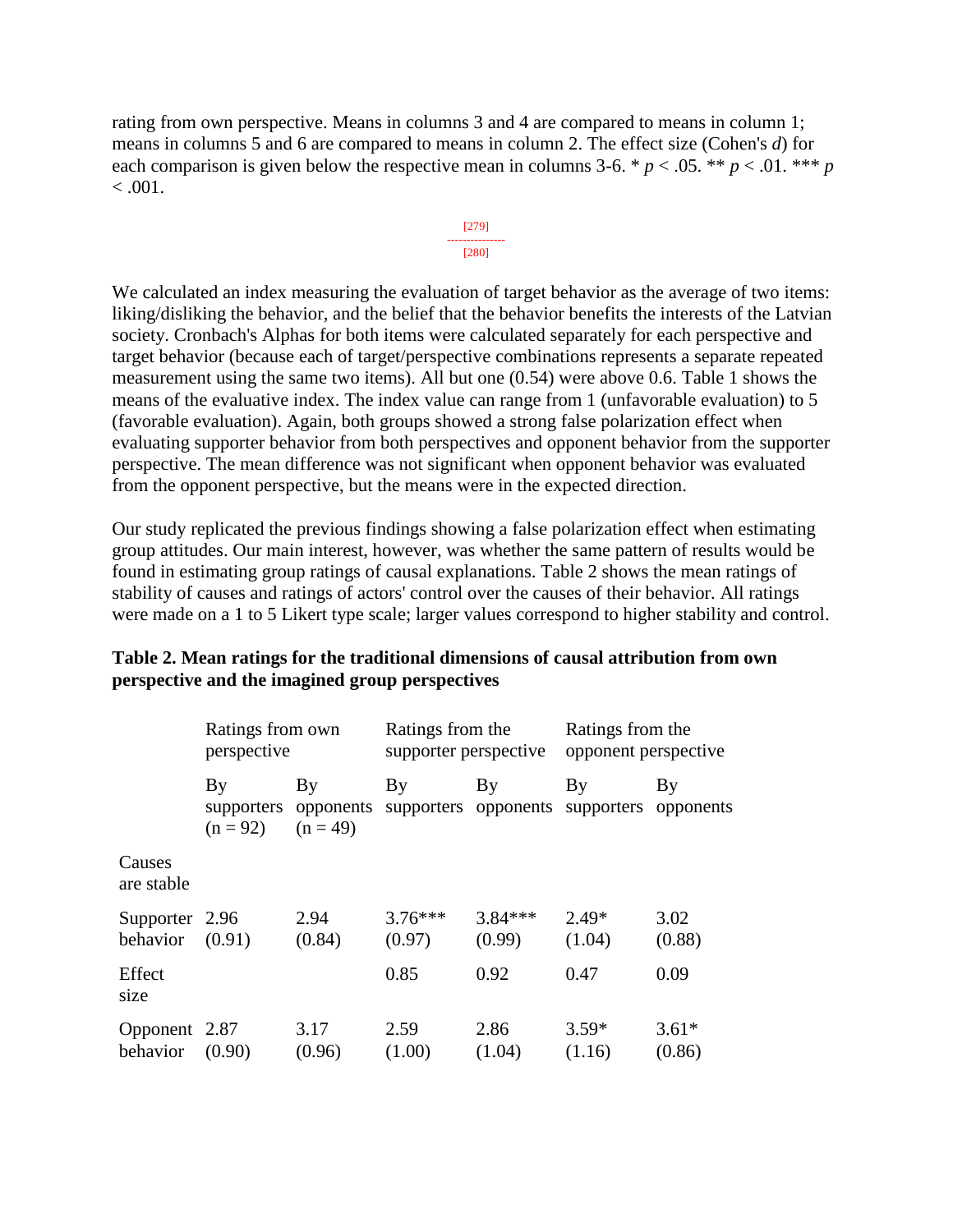| Effect<br>size                                             |        |                | 0.29                | 0.01                | 0.39               | 0.48           |
|------------------------------------------------------------|--------|----------------|---------------------|---------------------|--------------------|----------------|
| Actors<br>control<br>the<br>causes of<br>their<br>behavior |        |                |                     |                     |                    |                |
| Supporter 3.12<br>behavior                                 | (0.94) | 3.13<br>(1.00) | $3.82***$<br>(1.00) | $3.86***$<br>(1.02) | $2.53**$<br>(1.08) | 2.94<br>(0.94) |
| Effect<br>size                                             |        |                | 0.72                | 0.75                | 0.58               | 0.20           |
| Opponent 2.82<br>behavior                                  | (1.06) | 3.29<br>(1.06) | $2.46*$<br>(0.95)   | 2.84<br>(1.12)      | 3.64<br>(1.09)     | 3.59<br>(1.22) |
| Effect<br>size                                             |        |                | 0.36                | 0.02                | 0.33               | 0.26           |

Note. Standard deviations are given in parentheses. Asterisks indicate that rating from the imagined group perspective is significantly different (2-tailed *t*-test) from the corresponding rating from own perspective. Means in columns 3 and 4 are compared to means in column 1; means in columns 5 and 6 are compared to means in column 2. The effect size (Cohen's *d*) for each comparison is given below the respective mean in columns 3-6. \*  $p < .05$ . \*\*  $p < .01$ . \*\*\* *p*  $< .001.$ 

> [280] --------------- [281]

For two dimensions--causes in situation vs. actor and the globality of the causes of target behavior--we found no significant mean differences. Therefore the means of these two variables are not shown in Table 2 (but the means are reported in Table B3 and Table B6 in Appendix B). The false polarization effect appears in estimations of stability of causes of behavior. The strongest overestimation occurs in predicting supporters' ratings of supporter behavior where both groups rated the causes as significantly more stable than the supporters did from their own perspective. In other cases, the significant mean differences are in the same direction. (From the in-group perspective, the causes are seen as more stable.) Interestingly, the responses of supporter and opponent participants themselves do not differ for supporter behavior  $(t[138] =$ 0.12,  $p = .90$ ) or opponent ( $t$ [136] = -1.83,  $p = .07$ ) behavior. Nevertheless, both groups expected other supporters and opponents to be biased towards their in-groups.

We found similar results also for ratings of the actors' control over the causes of their behavior. Again, the strongest overestimation of group position occurs when rating the supporter behavior from supporter perspective. For supporter behavior, both groups did not differ in their ratings from own perspective ( $t$ [138] = -0.03,  $p = .98$ ). For opponent behavior, opponents gave higher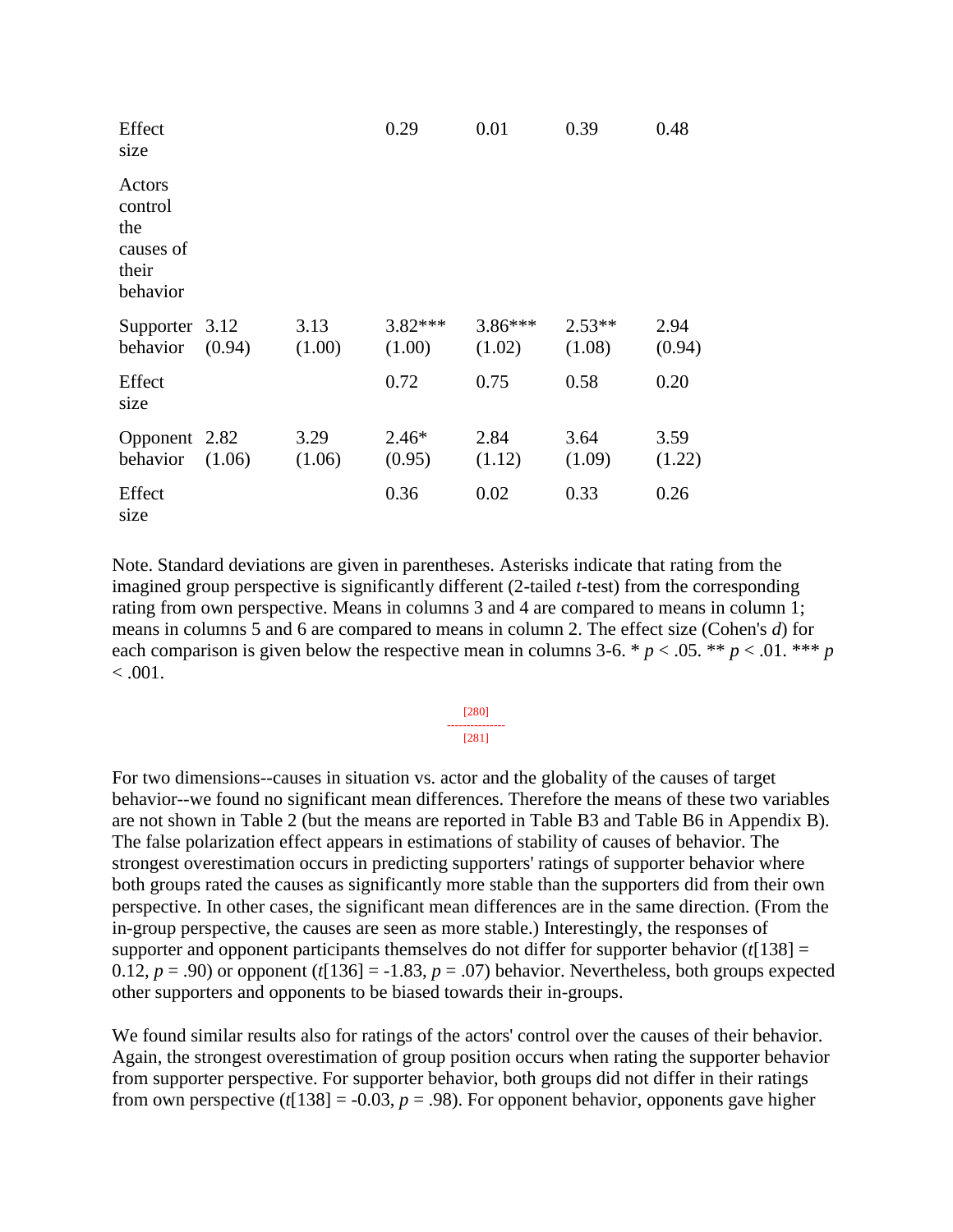control ratings than supporters did ( $t$ [139] = -2.51,  $p$  < .05). Nevertheless, the overestimation of group position was stronger and more frequent for the supporter behavior than the opponent behavior.

To summarize, of the four traditional attribution dimensions, the false polarization effect appears in the stability of causes and the actors' control of the causes of attitudinal behavior. For both ratings, the effect was stronger for supporter behavior than for opponent behavior, and the effect was stronger from the imagined supporter perspective, than the opponent perspective.

To reduce the number of variables, we ran a factor analysis on the items based on the FEB coding scheme. Sums of ratings for each item from all three perspectives for both target behaviors were entered into the analysis. A principal component analysis with Varimax rotation yielded two factors, accounting for 50% of the total variance. The results of the factor analysis are shown in Table 3.

#### **Table 3. Results of Principal Components Analysis**

|                                                                       |                | Component |         |
|-----------------------------------------------------------------------|----------------|-----------|---------|
| Item                                                                  | h <sup>2</sup> | 1         | 2       |
| Target behavior is intentional [a]                                    | .600           | .303      | .713    |
| Actors are aware of the causes of their<br>behavior [a]               | .580           | $-.077$   | .758    |
| Target behavior is determined by care for<br>the country's future [a] | .589           | .030      | .767    |
| Target behavior is determined by actors'<br>own interests [b]         | .392           | .610      | .145    |
| Target behavior is determined by actors'<br>emotions [b]              | .533           | .728      | $-.051$ |
| Target behavior is determined by actors'<br>desires [b]               | .615           | .631      | .466    |
| Target behavior is determined by actors'<br>valuations of EU [b]      | .538           | .709      | .187    |
| Target behavior is determined by actors'<br>personality traits [b]    | .471           | .680      | .090    |
| Target behavior is determined by the<br>actors' group memberships [b] | .344           | .572      | .130    |
| Target behavior is determined by actors'<br>beliefs [b]               | .597           | .537      | .556    |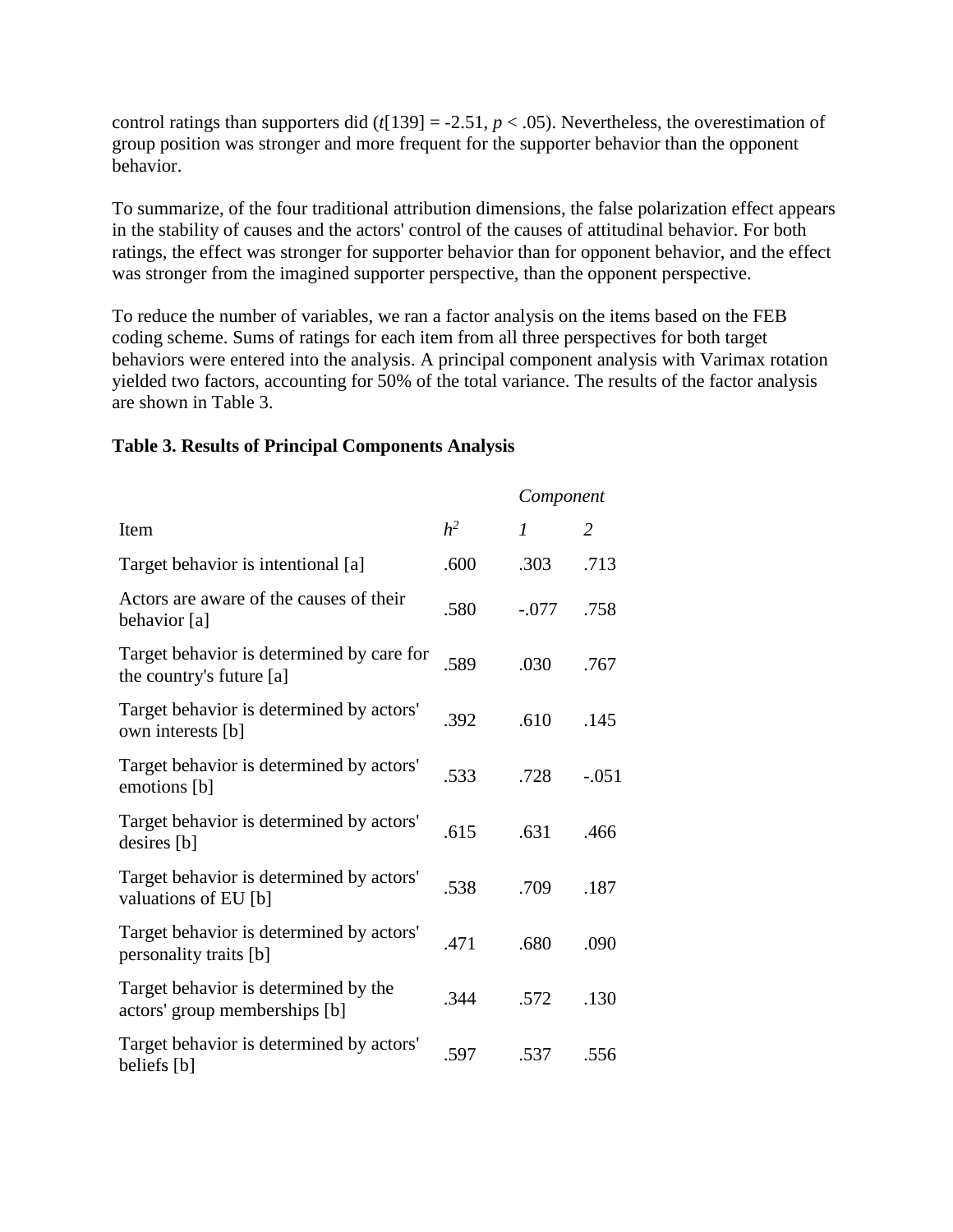| Target behavior is determined by<br>accepting others' opinions | .252 | $.432 - .256$ |        |
|----------------------------------------------------------------|------|---------------|--------|
| Eigenvalues for unrotated solution                             |      | 3.82          | - 1.69 |
| Variance explained before rotation (%)                         |      | 34.73 15.38   |        |

Note. [a] These items were used to calculate the Rationality index. [b] These items were used to calculate the Subjectivity index.

> [281] --------------- [282]

Reliability analysis was then conducted for sets of variables with high loading on the same factor. Cronbach's alpha for these sets of variables was calculated separately for ratings of each target from each perspective (because each of these ratings is a separate repeated measurement using the same set of items). Both factors were transformable into reliable indexes. The first index was calculated as an average of three variables: intentionality of the target behavior, actors' awareness of causes of their behavior, and the extent to what behavior is caused by actors' care about the country's future. We labeled this the *Rationality index* because all items are related to rational causes of behavior. All but one (0.58) Alphas for this index were above 0.60. The index values can vary from 1 to 5, higher scores corresponding to higher rationality. The second index was calculated as an average of 7 items, all of which seem to be related to actors' inner states and psychological characteristics. Therefore, we labeled it the *Subjectivity index*. (The *belief* item, which had similar loading on both factors, was included in Subjectivity index because it increased its reliability, and it decreased the reliability of the Rationality index.) Again, all but one (0.57) Alphas for this index were above 0.60. The index values can vary from 1 to 5, higher scores corresponding to higher subjectivity. One item (extent to which the behavior is caused by accepting others' opinions) that could not be included in any of the indexes was analyzed separately. It was measured on a five-point Likert scale, where higher score indicate more influence from accepting others' opinions. Table 4 shows the corresponding means.

#### **Table 4. Mean ratings for explanations derived from the FEB coding scheme from own perspective and the imagined group perspectives**

|                        | Ratings from own<br>perspective |                  | Ratings from the<br>supporter perspective |                     | Ratings from the<br>opponent perspective                             |                |
|------------------------|---------------------------------|------------------|-------------------------------------------|---------------------|----------------------------------------------------------------------|----------------|
|                        | By<br>$(n = 92)$                | By<br>$(n = 49)$ | By                                        | By                  | By<br>supporters opponents supporters opponents supporters opponents | By             |
| "Rationality"<br>index |                                 |                  |                                           |                     |                                                                      |                |
| Supporter<br>behavior  | 3.29<br>(0.78)                  | 3.13<br>(0.70)   | $3.99***$<br>(0.83)                       | $3.86***$<br>(0.85) | $2.67**$<br>(0.91)                                                   | 2.96<br>(0.82) |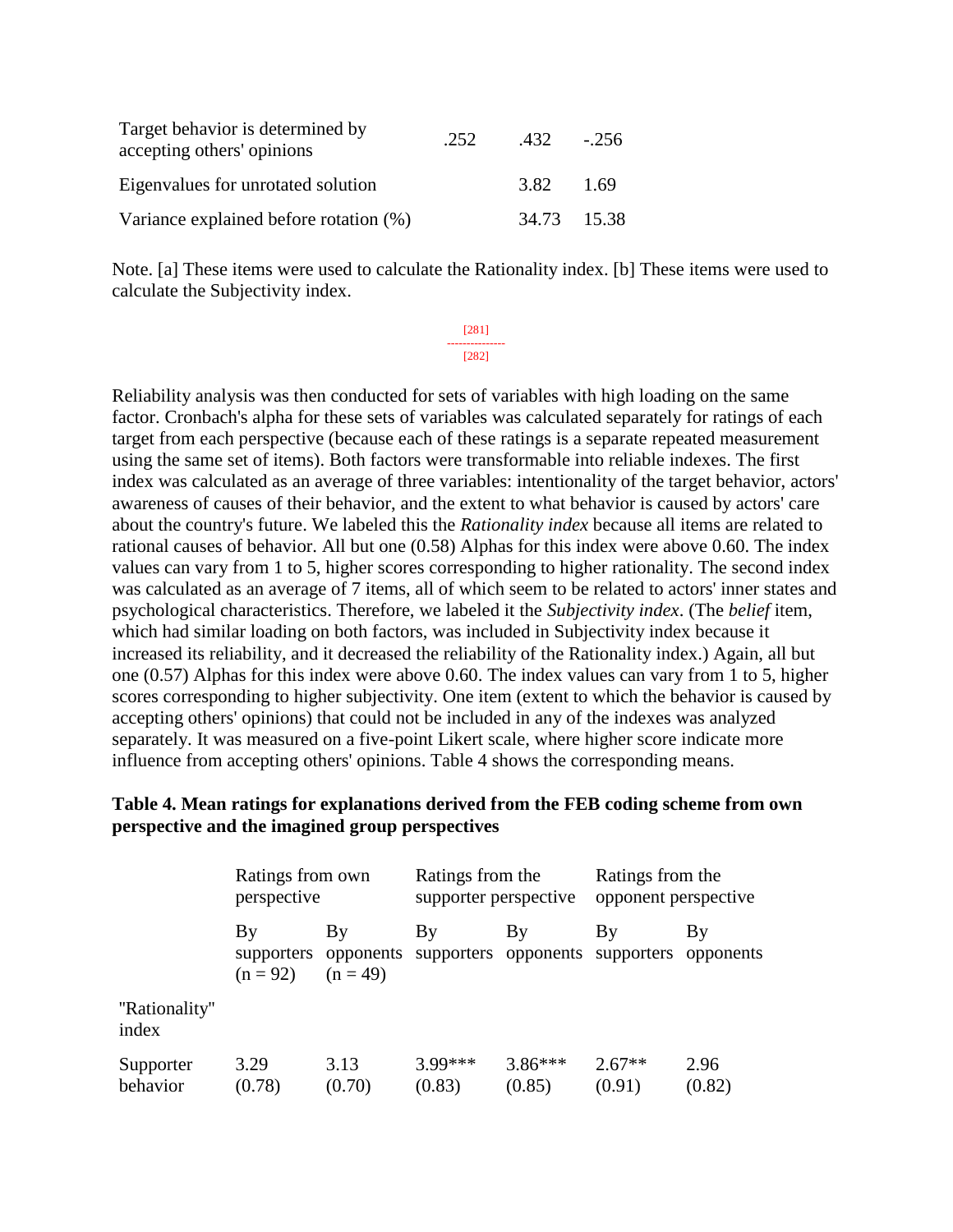| <b>Effect</b> size               |                |                | 0.87               | 0.70             | 0.57                | 0.22              |
|----------------------------------|----------------|----------------|--------------------|------------------|---------------------|-------------------|
| Opponent<br>behavior             | 2.94<br>(0.78) | 3.45<br>(0.83) | $2.68*$<br>(0.93)  | 2.83<br>(0.83)   | $3.79*$<br>(0.94)   | $3.84*$<br>(0.83) |
| <b>Effect</b> size               |                |                | 0.30               | 0.14             | 0.38                | 0.47              |
| "Subjectivity"<br>index          |                |                |                    |                  |                     |                   |
| Supporter<br>behavior            | 3.68<br>(0.52) | 3.81<br>(0.51) | $3.46**$<br>(0.54) | 3.38**<br>(0.59) | $3.54*$<br>(0.62)   | 3.67<br>(0.68)    |
| <b>Effect</b> size               |                |                | 0.42               | 0.54             | 0.48                | 0.23              |
| Opponent<br>behavior             | 3.80<br>(0.53) | 3.79<br>(0.53) | 3.68<br>(0.61)     | 3.80<br>(0.57)   | $3.36***$<br>(0.64) | $3.54*$<br>(0.59) |
| <b>Effect</b> size               |                |                | 0.21               | 0.00             | 0.73                | 0.45              |
| Accepting<br>others'<br>opinions |                |                |                    |                  |                     |                   |
| Supporter<br>behavior            | 3.13<br>(1.04) | 3.55<br>(0.88) | $2.75*$<br>(1.02)  | 2.98<br>(1.15)   | 3.33<br>(1.21)      | 3.22<br>(1.12)    |
| <b>Effect</b> size               |                |                | 0.37               | 0.14             | 0.21                | 0.33              |
| Opponent<br>behavior             | 3.20<br>(1.11) | 3.02<br>(0.92) | $3.52*$<br>(1.05)  | 3.29<br>(1.14)   | $2.64*$<br>(1.13)   | 3.06<br>(1.03)    |
| <b>Effect</b> size               |                |                | 0.30               | 0.08             | 0.39                | 0.04              |

Note. Standard deviations are given in parentheses. Asterisks indicate that rating from the imagined group perspective is significantly different (2-tailed *t*-test) from the corresponding rating from own perspective. Means in columns 3 and 4 are compared to means in column 1; means in columns 5 and 6 are compared to means in column 2. The effect size (Cohen's *d*) for each comparison is given below the respective mean in columns 3-6. \*  $p < .05$ . \*\*  $p < .01$ . \*\*\* *p*  $< 0.001$ .

#### [282] --------------- [283]

The pattern of means for the Rationality index resembles those discussed above. For supporter behavior, means of supporter and opponent groups did not differ significantly,  $t(136) = 1.17$ ,  $p =$ .25. However, both groups displayed a false polarization effect when rating the behavior from the imagined supporter perspective, and supporter participants showed the same tendency when estimating the position of opponents. For opponent behavior, both groups differed in their ratings,  $t(139) = -3.60$ ,  $p < .001$ . Three of the four group perspective means showed a false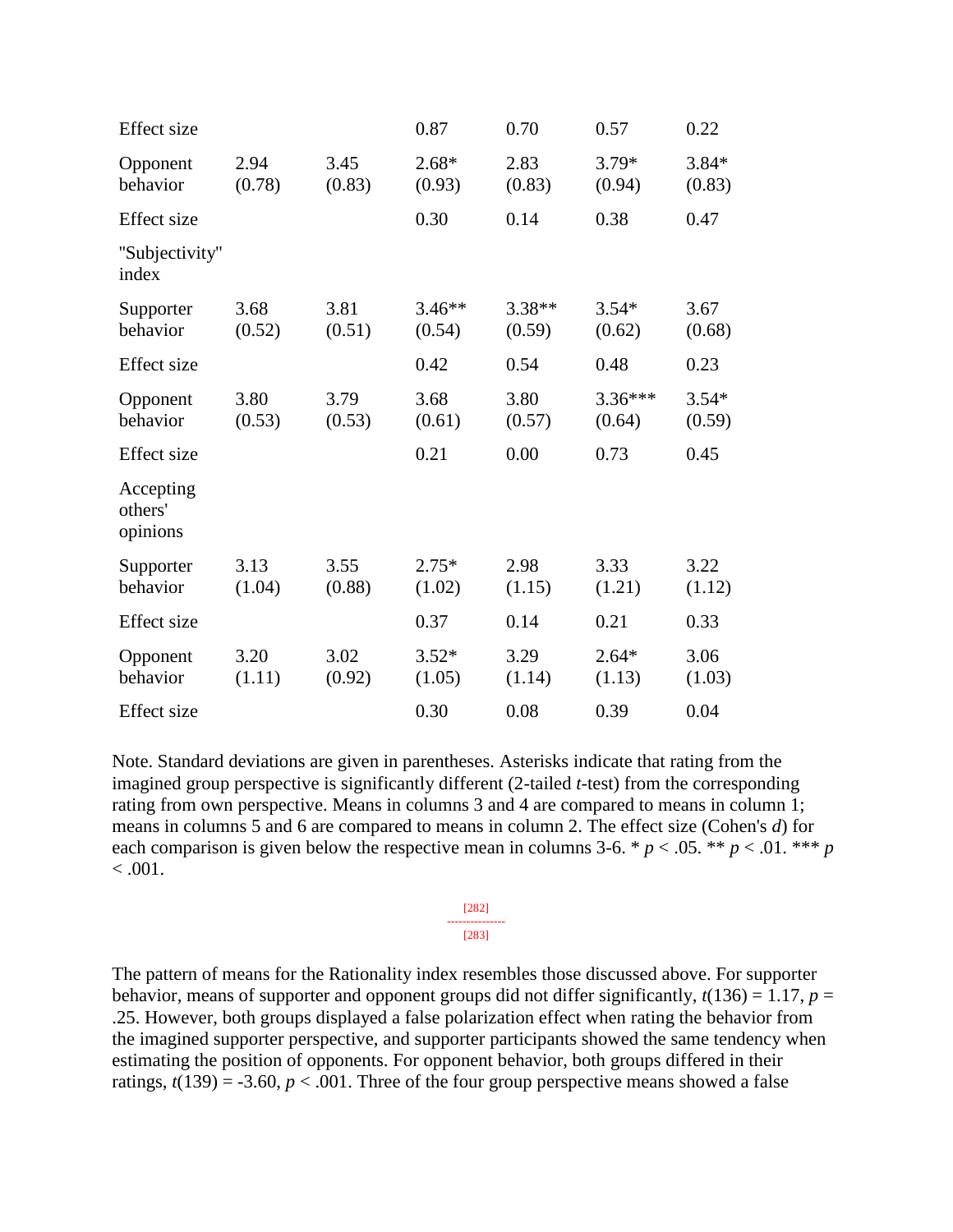polarization effect. The results suggest that the participants saw rationality as a favorable cause of attitudinal behavior.

The pattern is less clear for the Subjectivity index. The means of supporter and opponent participants from own perspective did not differ for supporter ( $t$ [134] = -1.38,  $p = .17$ ) or opponent  $(t[139] = 0.09, p = .93)$  behavior. Supporter and opponent participants saw the causes of both target behaviors as less subjective from both targets' in-group perspectives (supporter behavior from supporter perspective and opponent behavior from opponent perspective). However, no false polarization effect in the opposite direction occurred when the causes were rated from targets' out-group perspectives.

Finally, regarding acceptance of others' opinions as the cause of attitudinal behavior, there was some evidence of a false polarization effect, but the mean differences were relatively small. From own perspective, the means differed significantly for the supporter behavior (*t*[136] = - 2.38,  $p < .05$ ), but not opponent behavior ( $t[136] = 0.94$ ,  $p = .35$ ). With one exception, all of the mean differences between own and group perspectives were consistently in the same direction, assigning less influence by others from in-group perspective and more from out-group perspective.

# **DISCUSSION**

On a number of rating dimensions for explanations of attitudinal behavior, we found significant differences between the actual ratings of the participants and their estimations of others' ratings on the same dimension. Our study confirms that the false polarization effect is a robust phenomenon, which can affect not only estimation of group attitudes but also explanations of attitudinal behavior. On average the magnitude of the false polarization effect was moderate--for most of the reported significant mean differences, the effect size was around medium, according to Cohen's (1988) estimates. However, it should be noted that we found such differences on most of the variables in our study, and that most of the time these differences were in the expected direction. This leads us to believe that, although moderate in effect size, our results are indicators of a robust psychological tendency.

At the same time, the effect was not present on all attributional dimensions. We did not find the false polarization effect in ratings of globality of causes and the person-situation attributions. Moreover, there were no group-serving effects for these two scores at all. One explanation for this finding is that in our study we did not compare positive and negative behaviors by both groups. Although all four dimensions have been shown to yield group-serving biases for comparisons of positive and negative in-group and out-group behaviors (c.f., Islam & Hewstone, 1993), the same effects may be less pronounced when explaining non-specific attitudinal behavior. At the same time, the participants showed clear false polarization effect in groupserving direction on other dimensions where group-serving biases in ratings from own perspective were not pronounced. This fact suggests another possible explanation: whereas stability and control as concepts have positive connotations, globality of causes and the personsituation distinction per se have neither positive nor negative connotations. One may speculate that it is the evaluative connotation of a rating dimension, which triggers the false polarization effects in estimating in-group and out-group ratings, and this perhaps contributes to group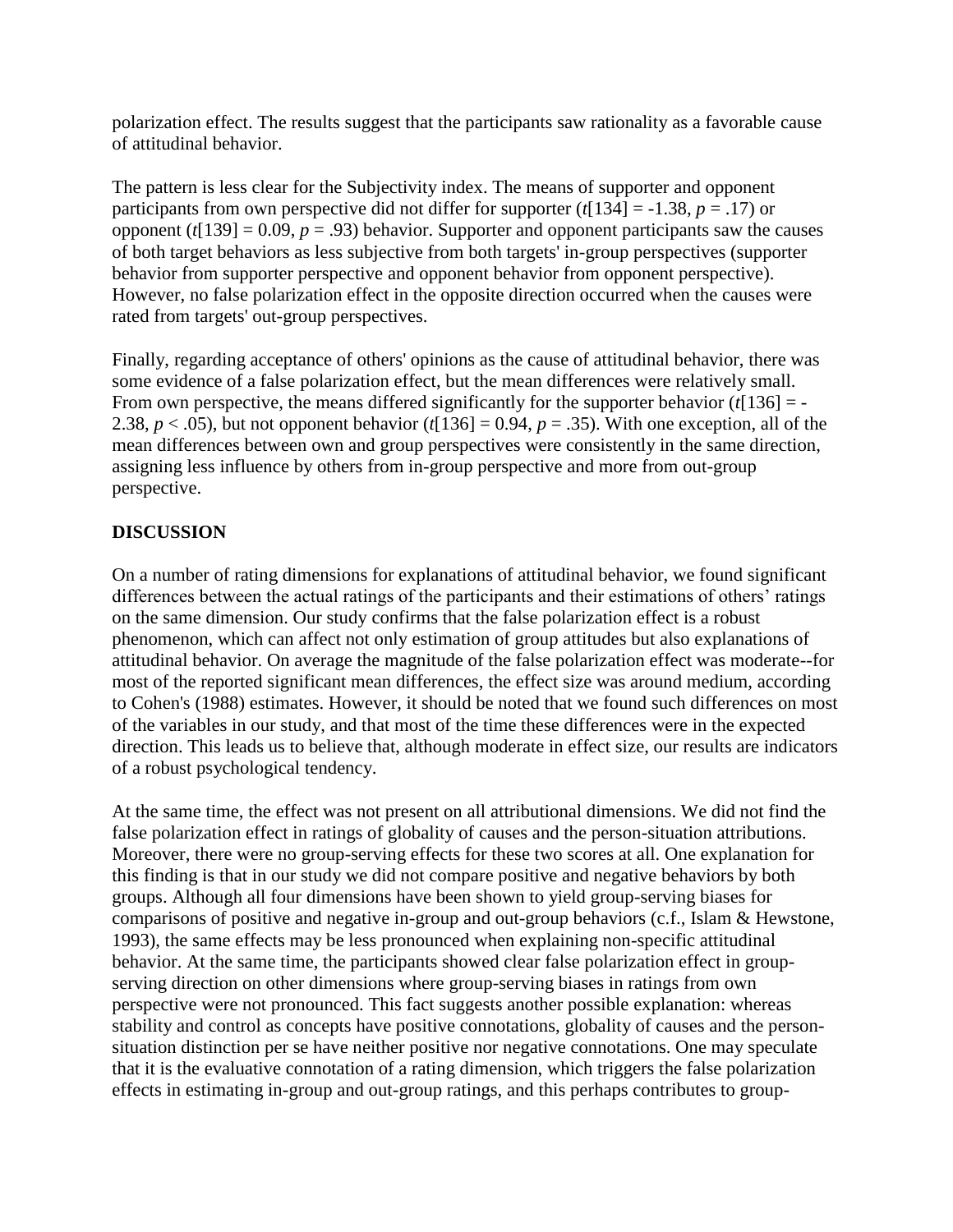serving biases in general. Asking the participants to evaluate attributional dimensions in positivenegative terms in the future studies could provide more information about the nature of the false polarization bias and about the group-serving effects in intergroup attributions in general.

From the practical point of view, our findings illustrate how the false polarization effect can result in overestimation of group differences. On a number of variables we found very small or insignificant differences between the actual ratings of supporter and opponent participants; however both groups expected much stronger differences when taking the perspective of their ingroup and out-group members. If the parties in a controversial issue assume more grounds for disagreement or conflict than is actually the case, it may impede rational discussions between the groups and cause ungrounded pessimism about the possibility of negotiations. Moreover, the false polarization effect may put additional pressure on group leaders/representatives, who may be reluctant to make concessions in negotiations, fearing discontent of their in-group members. Awareness of the false polarization effect may contribute to conflict prevention and resolution in various intergroup contexts.

> [283] --------------- [284]

In the wider context of attribution research, the results of our study provided some additional information about causal explanations of attitudinal behavior. Stability, control, and rationality were seen as more positive causes of attitudinal behavior (more often ascribed to an in-group target). Subjectivity and influence by other people were seen as less positive. These findings are similar to the results reported by Kenworthy and Miller (2002); they found that more rationality and less externality and emotionality were attributed to in-group attitudes in comparison with out-group attitudes.

Another possible direction for the future research might be using similar perspective-taking studies with specific positive and negative in-group and out-group behaviors. Such designs would allow formulating more precise hypotheses about the expected directions of mean differences and acquire clearer results.

We did not find systematic and interpretable effects of how the groups were defined in our study (supporters/opponents in general vs. student supporters/opponents). However, both definitions were relatively general, relating to a large group whose members' individual opinions were unknown to the participants. The question remains if one would find false polarization effect if the groups were relatively small, and their individual members familiar to the respondents. A study by Kemdal and Montgomery (2000) suggests that under such conditions the false polarization effect may disappear. The effect of group characteristics on the false polarization effect is another prospective direction for future research.

# **REFERENCES**

Abramson, L. Y., Seligmann, M. E. P., & Teasdale, J. D. (1978). Learned helplessness in humans: Critiques and reformulation. *Journal of Abnormal Psychology, 18,* 317-334.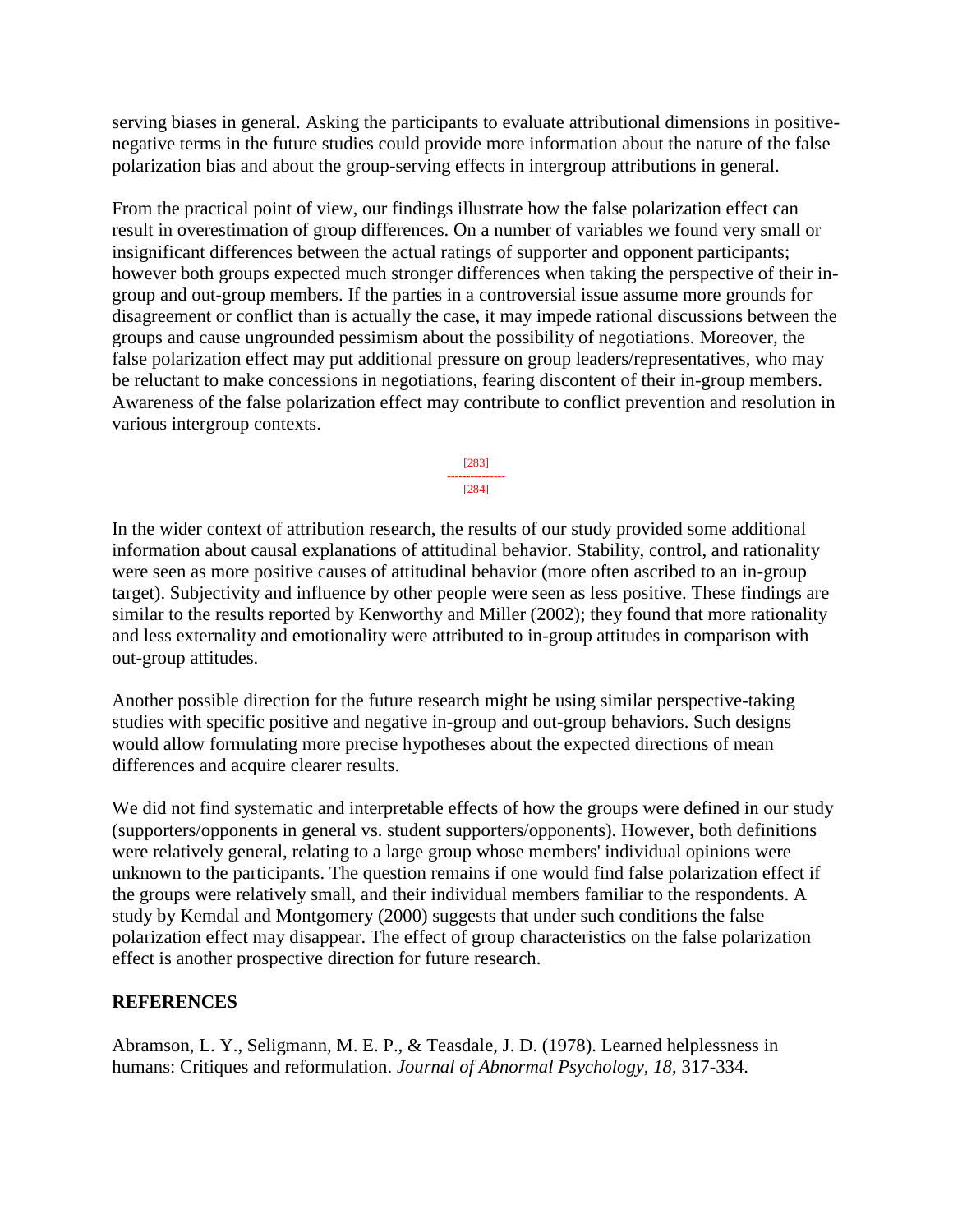Austers, I. (2002). Ability to take an out-group's perspective in explaining positive and negative behaviors. *Scandinavian Journal of Psychology, 43,* 407-412

Austers, I., & Montgomery, H. (2001). Explaining an out-group's political behavior from four different perspectives. *Journal of Baltic Psychology, 2,* 23-33.

Cohen, J. (1988). *Statistical power analysis for the behavioral sciences* (2nd ed.). New York: Academic Press.

Deschamps, J.-C. (1983). Social Attribution. In J. Jaspars, F. D. Fincham, & M. Hewstone (Eds.), *Attribution theory and research: Conceptual, developmental and social dimensions* (pp. 223-240). London: Academic Press.

Diekman, A. B., Eagly, A. H., & Kulesa, P. (2002). Accuracy and bias in stereotypes about the social and political attitudes of women and men. *Journal of Experimental Social Psychology, 38,* 268-282.

Duncan, B. L. (1976). Differential social perception and attribution of intergroup violence: Testing the lower limits of stereotyping of blacks. *Journal of Personality and Social Psychology, 34,* 590-598.

Heider, F. (1958). *The psychology of interpersonal relations.* New York: Wiley.

Hewstone, M. (1989) *Causal attribution: From cognitive processes to collective beliefs.* Oxford: Basil Blackwell.

Hewstone, M. (1990). The "ultimate attribution error"? A review of the literature on intergroup causal attribution. *European Journal of Social Psychology, 20,* 311-335.

Hewstone, M., Rubin, M., & Willis, H. (2002). Intergroup bias. *Annual Review of Psychology, 53,* 575-604.

Hewstone, M., & Ward, C. (1985). Ethnocentrism and causal attribution in Southeast Asia. *Journal of Personality and Social Psychology, 48,* 614-623.

> [284] --------------- [285]

Islam, M. R., & Hewstone, M. (1993). Intergroup attributions and affective consequences in majority and minority groups. *Journal of Personality and Social Psychology, 64,* 936-950.

Keltner, D., & Robinson, R. J. (1997). Defending the status quo: Power and bias in social conflict. *Personality and Social Psychology Bulletin, 23,* 1066-1077.

Kemdal, A. B., & Montgomery, H. (2000). *Seeing it from the other side: Perspectives and attitudes towards animal experimentation.* Unpublished manuscript, Stockholm University.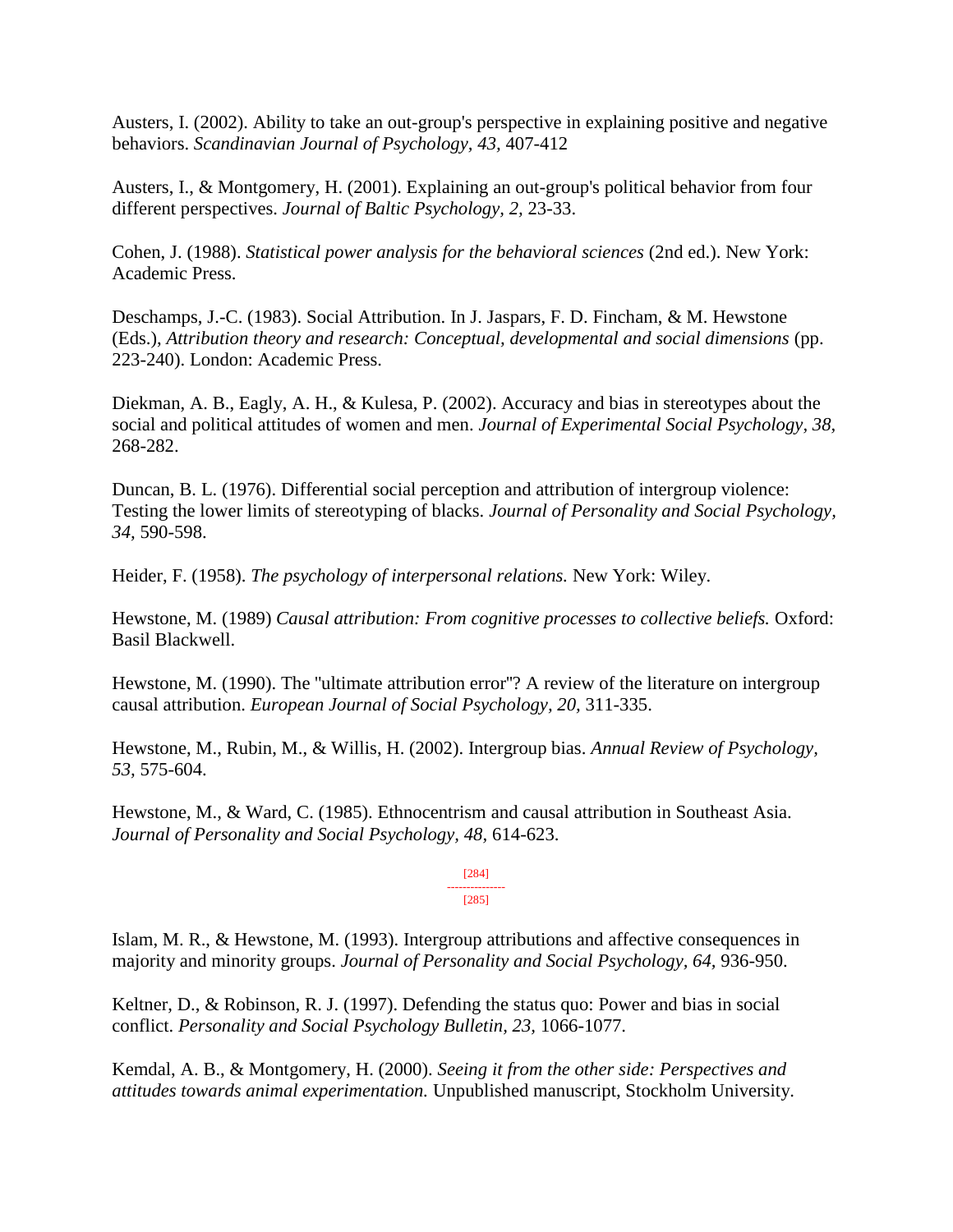Kemdal, A. B., & Montgomery, H. (2001). Explaining own and others' behavior in a controversial issue: Animal experimentation. *Journal of Social Psychology, 141,* 693-713.

Kenworthy, J. B., & Miller, N. (2002). Attributional biases about the origins of attitudes: Externality, emotionality, and rationality. *Journal of Personality and Social Psychology, 82,* 693- 707.

Lee, F., & Robinson, R. J. (2000). An attributional analysis of social accounts: Implications of playing the blame game. *Journal of Applied Social Psychology, 30,* 1853-1879.

Malle, B. F., & Knobe, J. (1997). The folk concept of intentionality. *Journal of Experimental Social Psychology, 33,* 101-121.

Malle, B. F. (1999). How people explain behavior: A new theoretical framework. *Personality and Social Psychology Review, 3,* 23-48.

Malle, B. F. (2001). Folk explanations of intentional action. In B. F. Malle, L. J. Moses, & D. A. Baldwin (Eds.), *Intentions and intentionality: Foundations of social cognition* (pp. 265-286). Cambridge, MA: MIT Press.

Malle, B. F., Knobe, J., O'Laughlin, M. J., Pearce, G. E., & Nelson, S. E. (2000). Conceptual structure and social functions of behavior explanations: Beyond person-situation attributions. *Journal of Personality and Social Psychology, 79,* 309-326.

Miller, F. D., Smith, E. R., & Uleman, J. (1981). Measurement and interpretation of situational and dispositional attributions. *Journal of Experimental Social Psychology, 17,* 80-95.

Mullen, B., Brown, R., & Smith, C. (1992). In-group bias as a function of salience, relevance, and status: An integration. *European Journal of Social Psychology, 22,* 103-122.

O'Laughlin, M. J., & Malle, B. F. (2002). How people explain actions performed by groups and individuals. *Journal of Personality and Social Psychology, 82,* 33-48.

Pronin, E., Puccio, C., and Ross, L. (2002). Understanding misunderstanding: Social psychological perspectives. In T. Gilovich, D. Griffin, & D. Kahneman (Eds.), *Heuristics and biases: The psychology of intuitive judgment* (pp. 636-665). Cambridge: Cambridge University Press.

Robinson, R. J., & Friedman, R. A. (1995). Mistrust and misconstrual in union-management relationships: causal accounts in adversarial contexts. *International Journal of Conflict Management, 3,* 312-327.

Robinson, R. J., Keltner, D., Ward, A., & Ross, L. (1995). Actual versus assumed differences in construal: ''Naïve realism'' in intergroup perception and conflict. *Journal of Personality and Social Psychology, 68,* 404-417.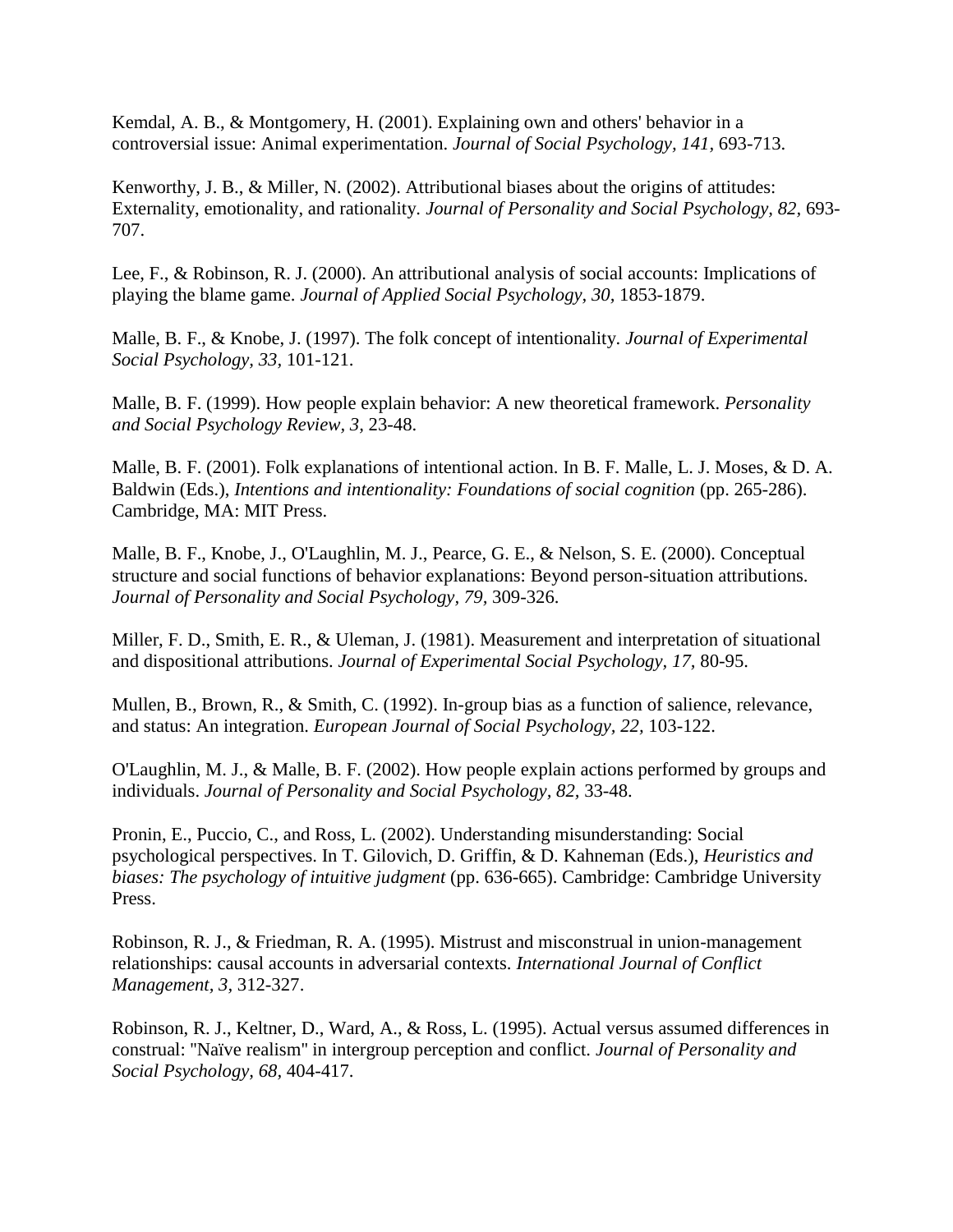Rosenberg, S. W., & Wolfsfeld, G. (1977). International conflict and the problem of attribution. *Journal of Conflict Resolution, 21,* 75-103.

> [285] --------------- [286]

Ross, L. (1977). The intuitive psychologist and his shortcomings: Distortions in the attribution process. In L. Berkowitz (Ed.), *Advances in experimental social psychology* (Vol. 10, pp. 173- 220). New York: Academic Press.

Rouhana, N. N., O'Dwyer, A., Morrison Vaso, S. K. (1997). Cognitive biases and political party affiliation in intergroup conflict. *Journal of Applied Social Psychology, 27,* 37-57.

Taylor, D. M.., & Jaggi, V. (1974). Ethnocentrism and causal attribution in a South Indian context. *Journal of Cross-Cultural Psychology, 119,* 162-171.

Weiner, B. (1986). *An attributional theory of motivation and emotion.* New York: Springer Verlag.

Wilder, D. A., Simon, A. F., & Faith, M. (1996). Enhancing the impact of counterstereotypic information: Dispositional attributions for deviance. *Journal of Personality and Social Psychology, 71,* 276-287.

# **APPENDIX A. THE SURVEY INSTRUMENT**

# **First Part of the Questionnaire (Cover Page)**

By answering the questions in this survey you are taking part in a study of political attitudes carried out by Stockholm University and University of Latvia reserachers. Your responses are confidential and will be used for research purposes only.

The aim of the study is to explore how people evaluate the behavior of supporters and opponents of the European Union from their own and imagined point of view. Therefore we ask you to answer a number of similar questions several times. It is very important that you answer all the questions.

Please, tick the appropriate response or fill in the information!

Your age: [*participant instructed to indicate the age*]

Sex: M F [*participant instructed to check one*]

Ethnicity: [*participant instructed to indicate the ethnicity*]

Generally you: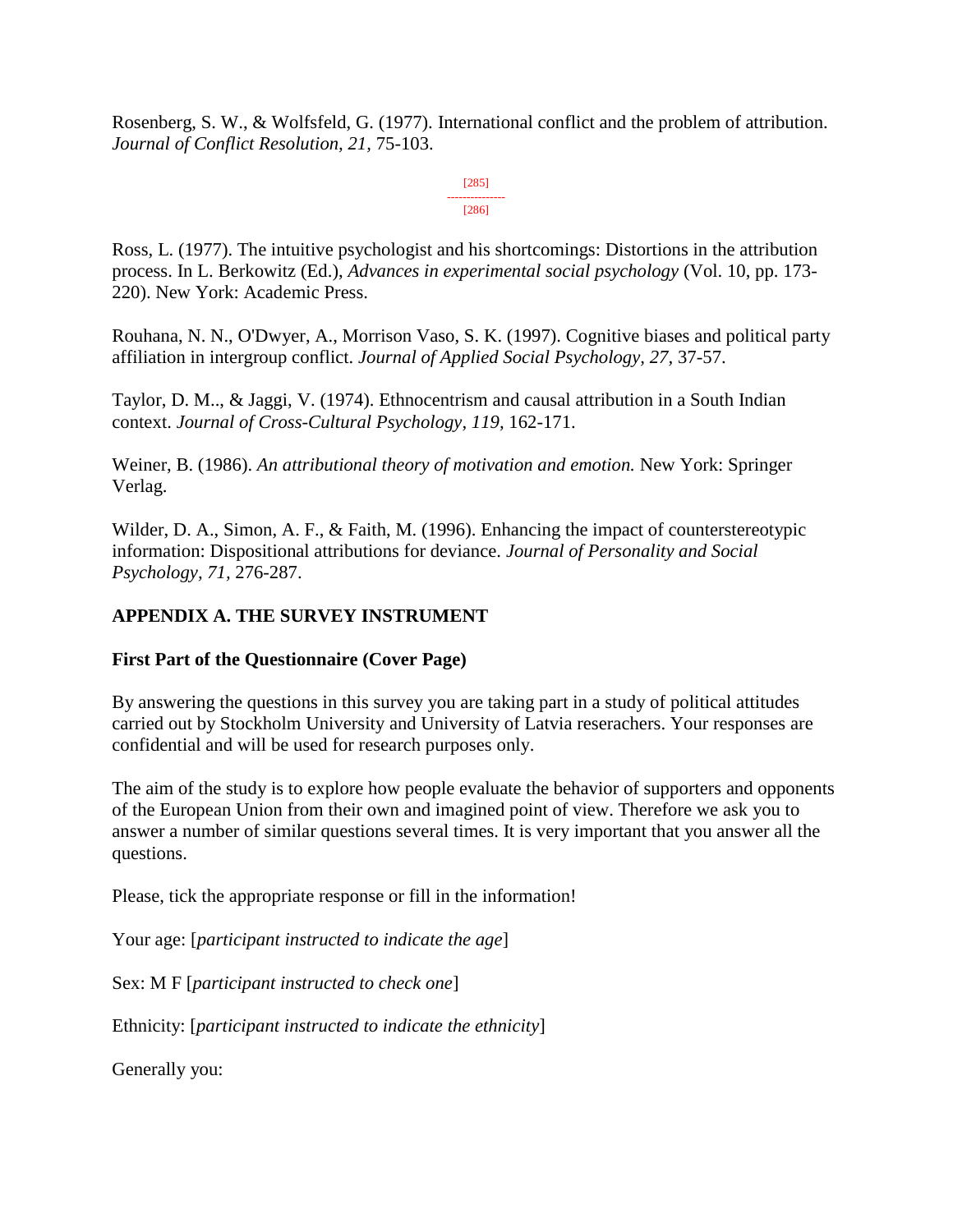support Latvia's membership of the European Union

oppose Latvia's membership of the European Union

[*participant instructed to check one*]

In your opinion:

EU supporters in Latvia are in a significant majority; EU opponents are in a minority

there are approximately equal number of EU supporters and opponents in Latvia

EU opponents in Latvia are in a significant majority; EU supporters are in a minority

[*participant instructed to check one*]

In the rest of the questionnaire, please, answer the questions by circling the response that corresponds to your opinion!

[*end of cover page*]

[286] --------------- [287]

# **Second Part of the Questionnaire**

*Description of supporter behavior:*

There are many people in Latvia who actively support Latvia entering the European Union

*Description of opponent behavior:*

There are many people in Latvia who actively protest against Latvia entering the European Union

*Note. In the second part of the questionnaire, each of the target behaviors was rated on 17 items, provided below. Each target behavior appeared three times in the questionnaire, and correspondingly was rated from three perspectives: from own perspective, and from two imagined group perspectives--supporter perspective and opponent perspective.*

*Items for rating causal explanations and evaluating target behavior from own perspective:*

In your opinion, to what extent do the causes of the supporters'/opponents' behavior originate in the situation rather than within themselves?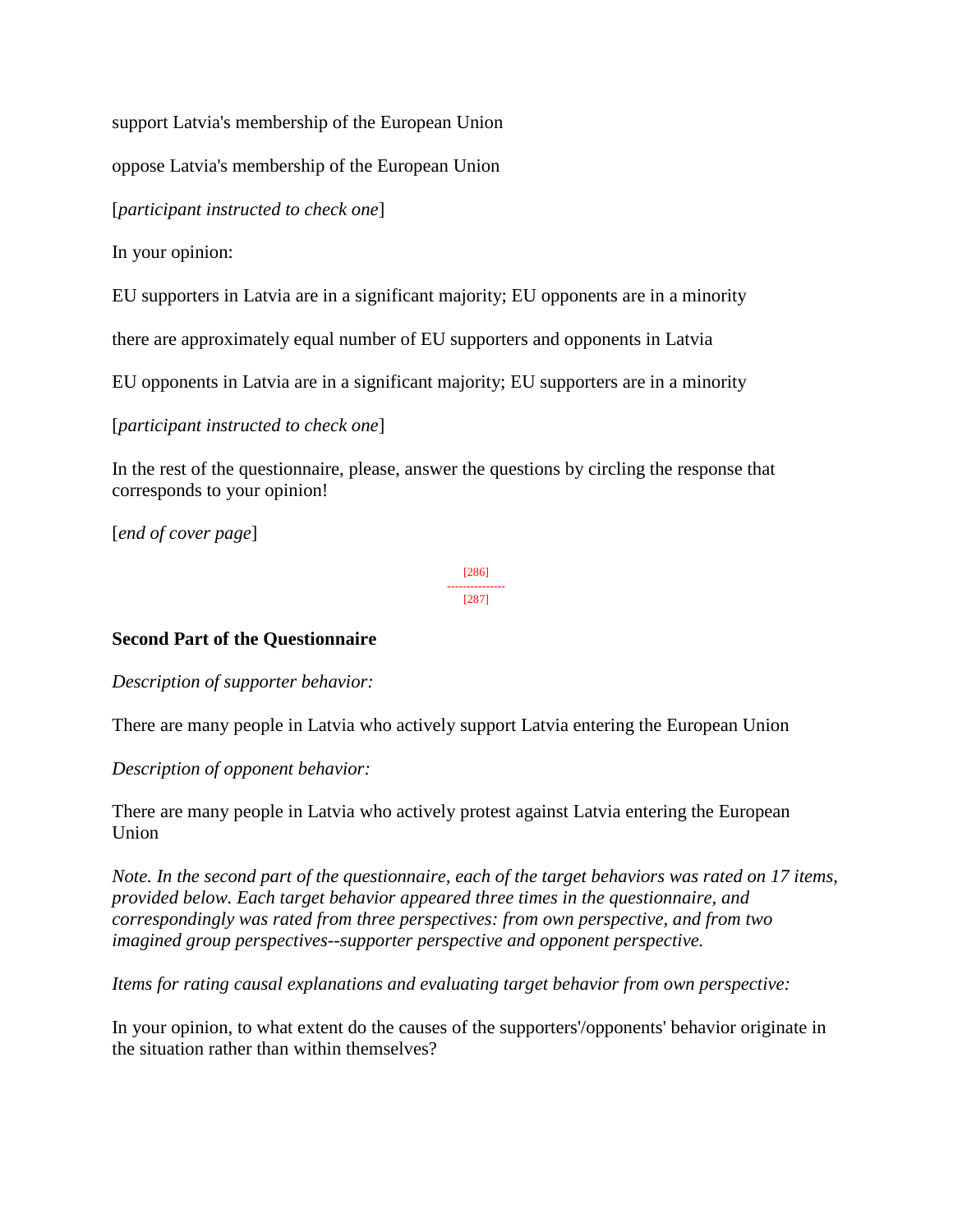[*participant instructed to indicate the response on a 5-point scale where* 1 = not in the least *and*  $5 =$  to the highest extent

In your opinion, to what extent are the causes of the supporters'/opponents' behavior stable (invariable)?

 $[1 = not in the least; 5 = to the highest extent]$ 

In your opinion, to what extent do the supporters/opponents control their behavior?

 $[1 = not in the least; 5 = to the highest extent]$ 

In your opinion, to what extent do the causes of the supporters'/opponents' behavior influence their behavior in all situations (also in those not related to Latvia's EU membership)?

 $[1 = not in the least; 5 = to the highest extent]$ 

In your opinion, to what extent is the supporters'/opponents' behavior intentional?

 $[1 = not in the least; 5 = to the highest extent]$ 

In your opinion, to what extent are the supporters/opponents aware of the causes of their behavior?

 $[1 = not in the least; 5 = to the highest extent]$ 

In your opinion, to what extent are the causes of the supporters'/opponents' behavior determined by their personality traits?

 $[1 = not in the least; 5 = to the highest extent]$ 

In your opinion, to what extent are the causes of the supporters'/opponents' behavior determined by their own interests?

 $[1 = not in the least; 5 = to the highest extent]$ 

[287] --------------- [288]

In your opinion, to what extent are the causes of the supporters'/opponents' behavior determined by their membership in various social groups?

 $[1 = not in the least; 5 = to the highest extent]$ 

In your opinion, to what extent are the causes of the supporters'/opponents' behavior determined by their care about the country's future?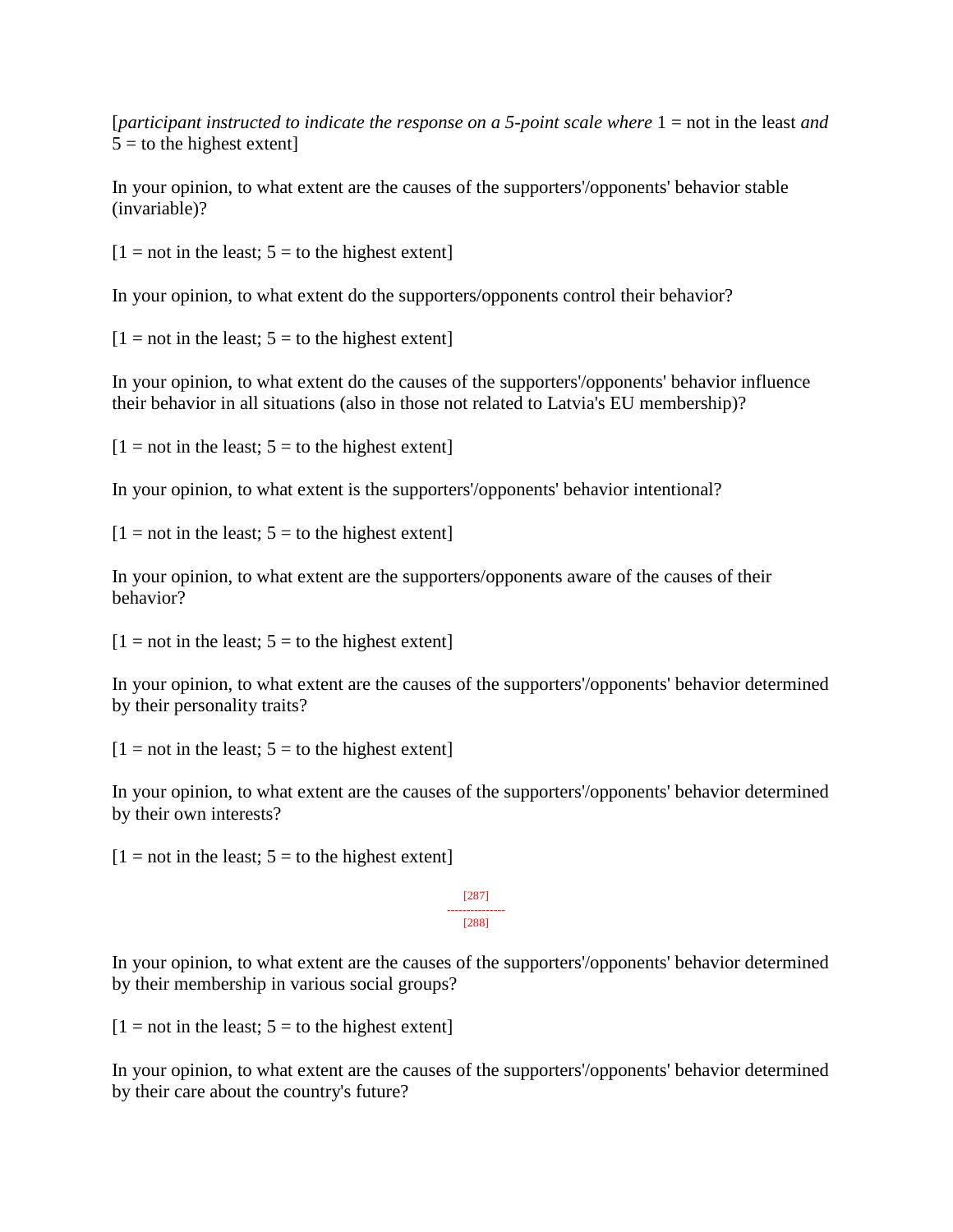$[1 = not in the least; 5 = to the highest extent]$ 

In your opinion, to what extent are the causes of the supporters'/opponents' behavior determined by accepting other people's opinions?

 $[1 = not in the least; 5 = to the highest extent]$ 

In your opinion, to what extent are the causes of the supporters'/opponents' behavior determined by their beliefs?

 $[1 = not in the least; 5 = to the highest extent]$ 

In your opinion, to what extent are the causes of the supporters'/opponents' behavior determined by their desires (aspiration for a specific result)?

 $[1 = not in the least; 5 = to the highest extent]$ 

In your opinion, to what extent are the causes of the supporters'/opponents' behavior determined by their subjective liking or disliking for various aspects of the EU?

 $[1 = not in the least; 5 = to the highest extent]$ 

In your opinion, to what extent are the causes of the supporters'/opponents' behavior determined by their emotions?

 $[1 = not in the least; 5 = to the highest extent]$ 

In your opinion, to what extent does the supporters'/opponents' behavior correspond to the interests of the Latvian society? [*participant instructed to indicate the response on a 5-point scale where*

 $-2$  = does not correspond at all; -1 = does not correspond rather than corresponds;  $0 =$  is neutral:  $+1$  = corresponds rather than does not correspond;  $+2$  = fully corresponds]

To what extent do you like or dislike the supporters'/opponents' behavior? [*participant instructed to indicate the response on a 5-point scale where*

 $-2$  = dislike very much;  $-1$  = dislike rather than like;  $0 =$  neither like nor dislike:  $+1$  = like rather than dislike;  $+2$  = like very much]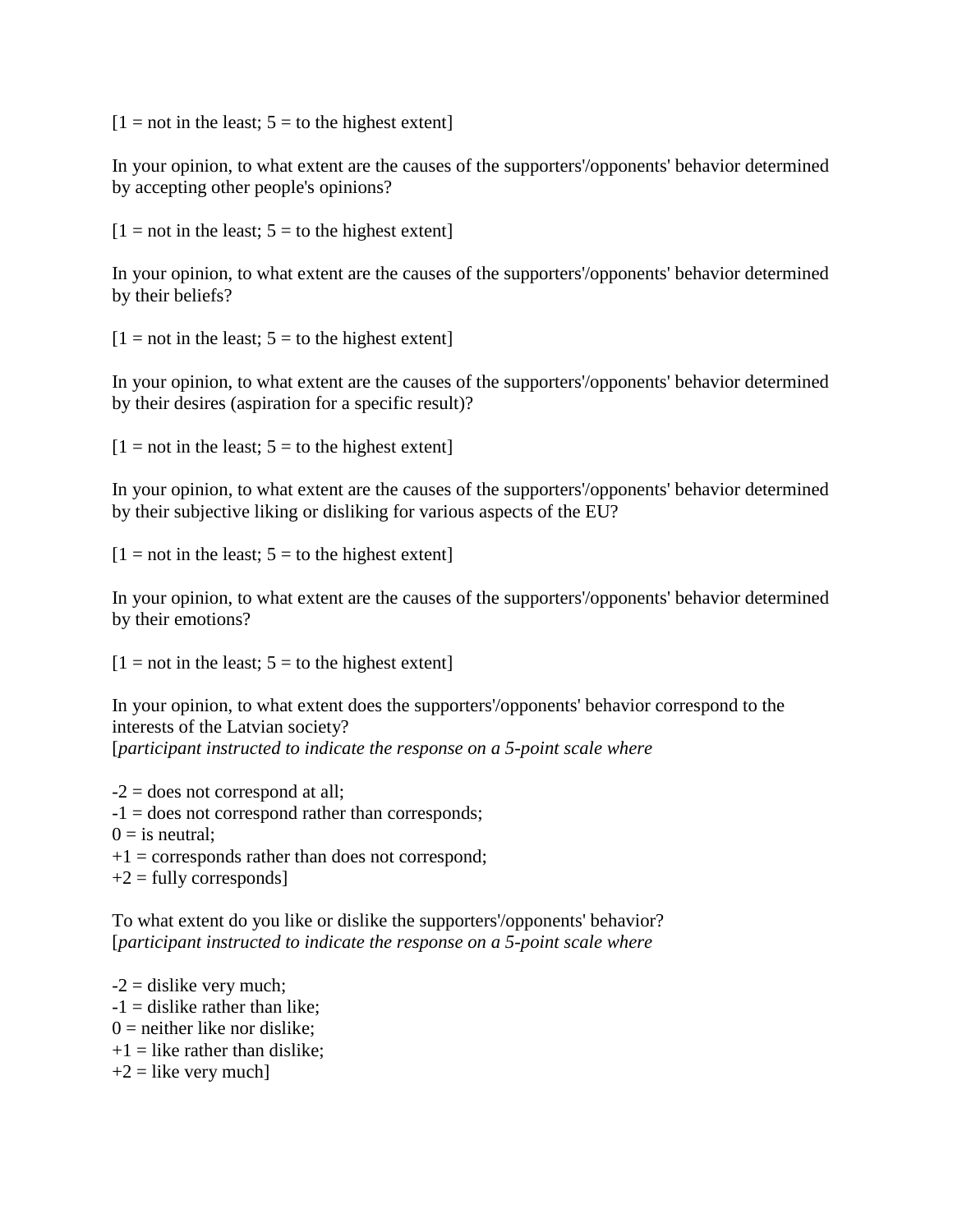*Note: These items appeared twice in the questionnaire: once for the supporter behavior and once for the opponent behavior*.

*Items for rating causal explanations and evaluating target behavior from the group perspectives:*

How would people who support/oppose Latvia entering the European Union answer the question to what extent the causes of the supporters'/opponents' behavior originate in the situation rather than within themselves?

 $[1 = not in the least; 5 = to the highest extent]$ 

How would people who support/oppose Latvia entering the European Union answer the question to what extent the causes of the supporters'/opponents' behavior are stable (invariable)?

 $[1 = not in the least; 5 = to the highest extent]$ 

How would people who support/oppose Latvia entering the European Union answer the question to what extent the supporters/opponents control their behavior?

 $[1 = not in the least; 5 = to the highest extent]$ 

How would people who support/oppose Latvia entering the European Union answer the question to what extent the causes of the supporters'/opponents' behavior influence their behavior in all situations (also in those not related to Latvia's EU membership)?

 $[1 = not in the least; 5 = to the highest extent]$ 

How would people who support/oppose Latvia entering the European Union answer the question to what extent the supporters'/opponents' behavior is intentional?

 $[1 = not in the least; 5 = to the highest extent]$ 

How would people who support/oppose Latvia entering the European Union answer the question to what extent the supporters/opponents are aware of the causes of their behavior?

 $[1 = not in the least; 5 = to the highest extent]$ 

How would people who support/oppose Latvia entering the European Union answer the question to what extent the causes of the supporters'/opponents' behavior are determined by their personality traits?

 $[1 = not in the least; 5 = to the highest extent]$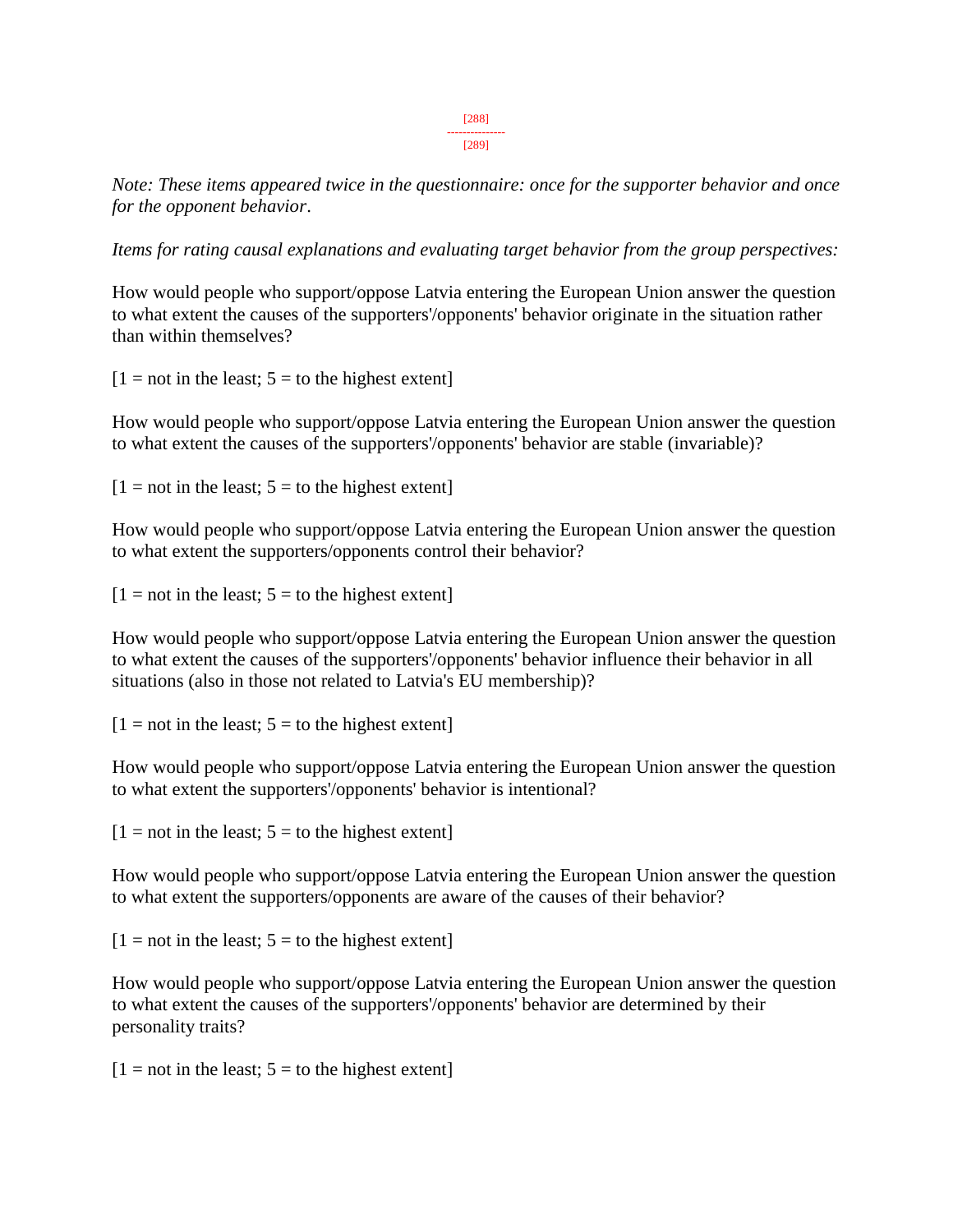How would people who support/oppose Latvia entering the European Union answer the question to what extent the causes of the supporters'/opponents' behavior are determined by their own interests?

 $[1 = not in the least; 5 = to the highest extent]$ 

How would people who support/oppose Latvia entering the European Union answer the question to what extent the causes of the supporters'/opponents' behavior are determined by their membership in various social groups?

 $[1 = not in the least; 5 = to the highest extent]$ 

[289] --------------- [290]

How would people who support/oppose Latvia entering the European Union answer the question to what extent the causes of the supporters'/opponents' behavior are determined by their care about the country's future?

 $[1 = not in the least; 5 = to the highest extent]$ 

How would people who support/oppose Latvia entering the European Union answer the question to what extent the causes of the supporters'/opponents' behavior are determined by accepting other people's opinions?

 $[1 = not in the least; 5 = to the highest extent]$ 

How would people who support/oppose Latvia entering the European Union answer the question to what extent the causes of the supporters'/opponents' behavior are determined by their beliefs?

 $[1 = not in the least; 5 = to the highest extent]$ 

How would people who support/oppose Latvia entering the European Union answer the question to what extent the causes of the supporters'/opponents' behavior are determined by their desires (aspiration for a specific result)?

 $[1 = not in the least; 5 = to the highest extent]$ 

How would people who support/oppose Latvia entering the European Union answer the question to what extent the causes of the supporters'/opponents' behavior are determined by their subjective liking or disliking for various aspects of the EU?

 $[1 = not in the least; 5 = to the highest extent]$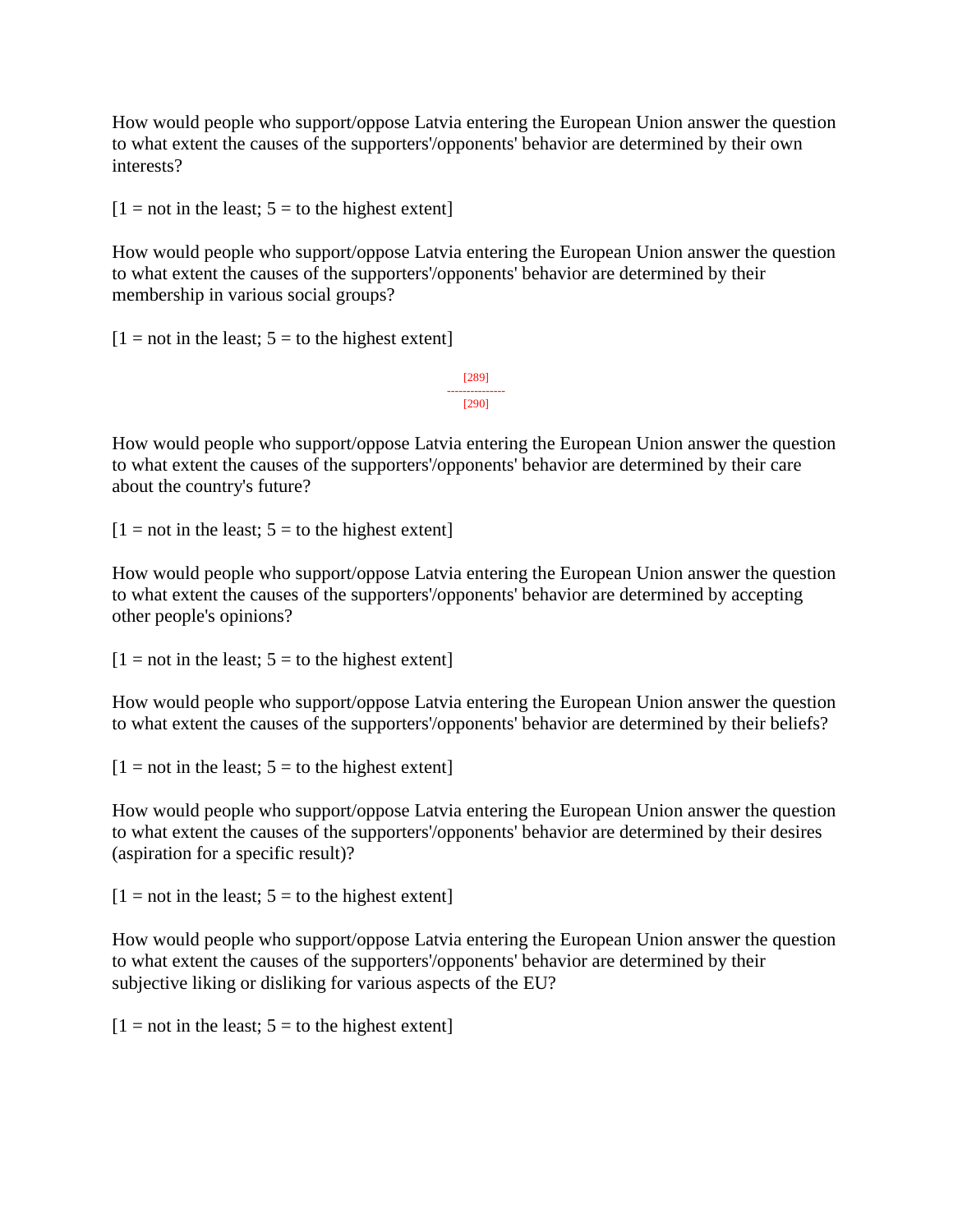How would people who support/oppose Latvia entering the European Union answer the question to what extent the causes of the supporters'/opponents' behavior are determined by their emotions?

 $[1 = not in the least; 5 = to the highest extent]$ 

How would people who support/oppose Latvia entering the European Union answer the question to what extent the supporters'/opponents' behavior corresponds to the interests of the Latvian society?

 $[-2]$  = does not correspond at all; -1 = does not correspond rather than corresponds;  $0 =$  is neutral:  $+1$  = corresponds rather than does not correspond;  $+2$  = fully corresponds]

How would people who support/oppose Latvia entering the European Union answer the question to what extent they like or dislike the supporters'/opponents' behavior?

 $[-2]$  = dislike very much;  $-1$  = dislike rather than like;  $0 =$  neither like nor dislike:  $+1$  = like rather than dislike;  $+2$  = like very much]

*Note: These items appeared four times in the questionnaire--once for each possible combination of target behavior (supporter or opponent) and group perspective (supporter or opponent). For half of the participants, the wording in all items was ''University of Latvia students'' instead of ''people''.*

> [290] --------------- [291]

# **Third Part of the Questionnaire**

*Instruction for the own perspective:*

Please indicate to what extent you agree or disagree with the following statements. Indicate your response by circling the appropriate number next to each statement!

*Instruction for the group perspectives:*

How would people who support/oppose Latvia entering the European Union agree or disagree with the following statements.? Indicate your response by circling the appropriate number next to each statement!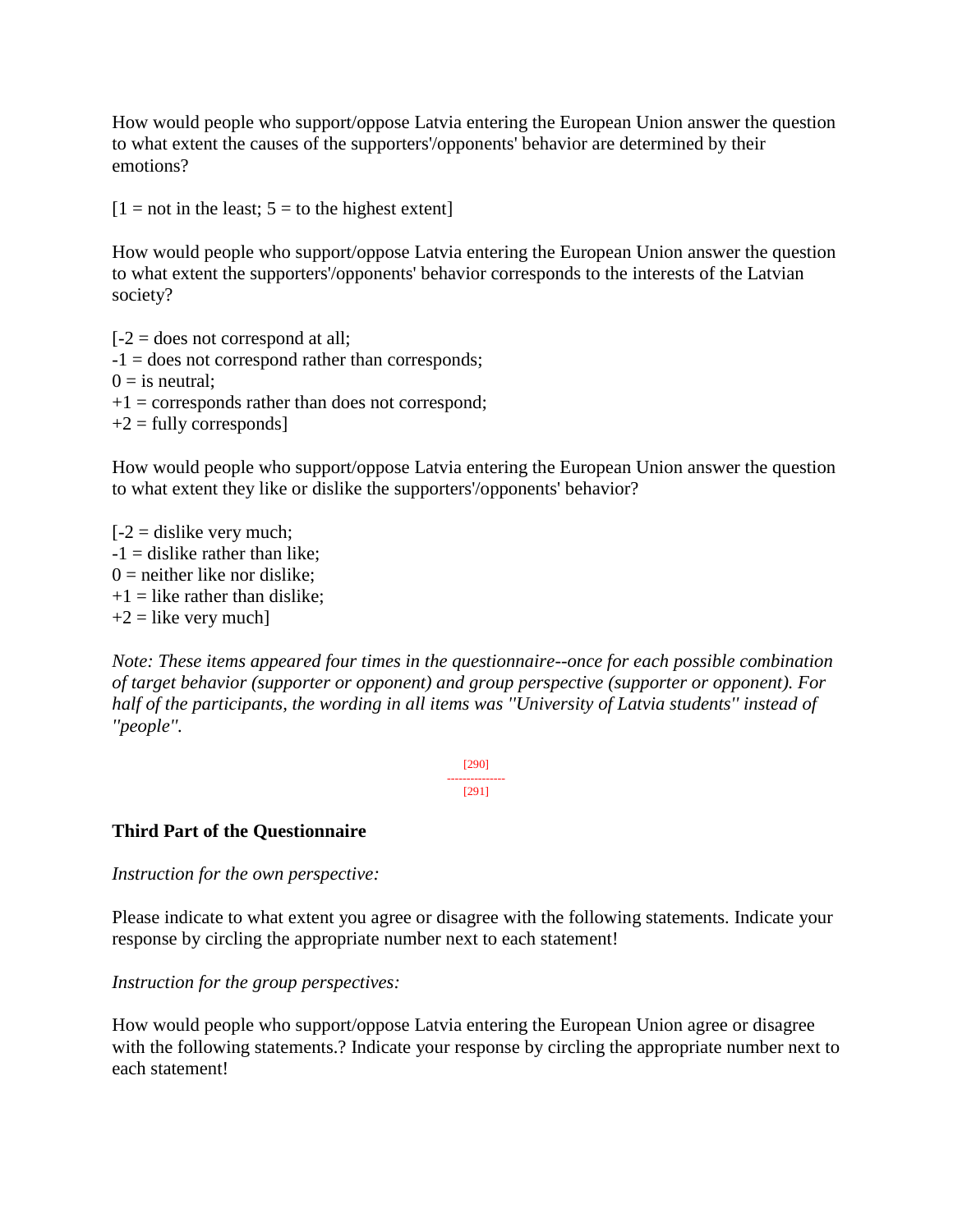*Items for measuring the strength of support to Latvia's EU membership:*

Latvia should enter the European Union. [*participant instructed to indicate the response on a 5-point scale where*

 $1 =$  strongly disagree;  $2 =$  disagree rather than agree;  $3$  = neither agree nor disagree;  $4 =$  agree rather than disagree;  $5 =$  strongly agree]

The European Union membership will do more harm than good to Latvia. \*

 $[1 =$  strongly disagree;  $2 =$  disagree rather than agree;  $3$  = neither agree nor disagree;  $4 =$  agree rather than disagree;  $5 =$  strongly agree]

Latvia will only gain by remaining outside the European Union.  $*$ 

 $[1 =$  strongly disagree;  $2 =$  disagree rather than agree;  $3$  = neither agree nor disagree;  $4 =$  agree rather than disagree;  $5 =$  strongly agree]

I am personally against Latvia's membership into the European Union. \*

 $[1 =$  strongly disagree;  $2 =$  disagree rather than agree;  $3$  = neither agree nor disagree;  $4 =$  agree rather than disagree;  $5 =$  strongly agree]

#### [291] --------------- [292]

It would be better for majority of Latvians if Latvia became a member of the European Union.

 $[1 =$  strongly disagree;  $2 =$  disagree rather than agree;  $3$  = neither agree nor disagree;  $4 =$  agree rather than disagree;  $5 =$  strongly agree]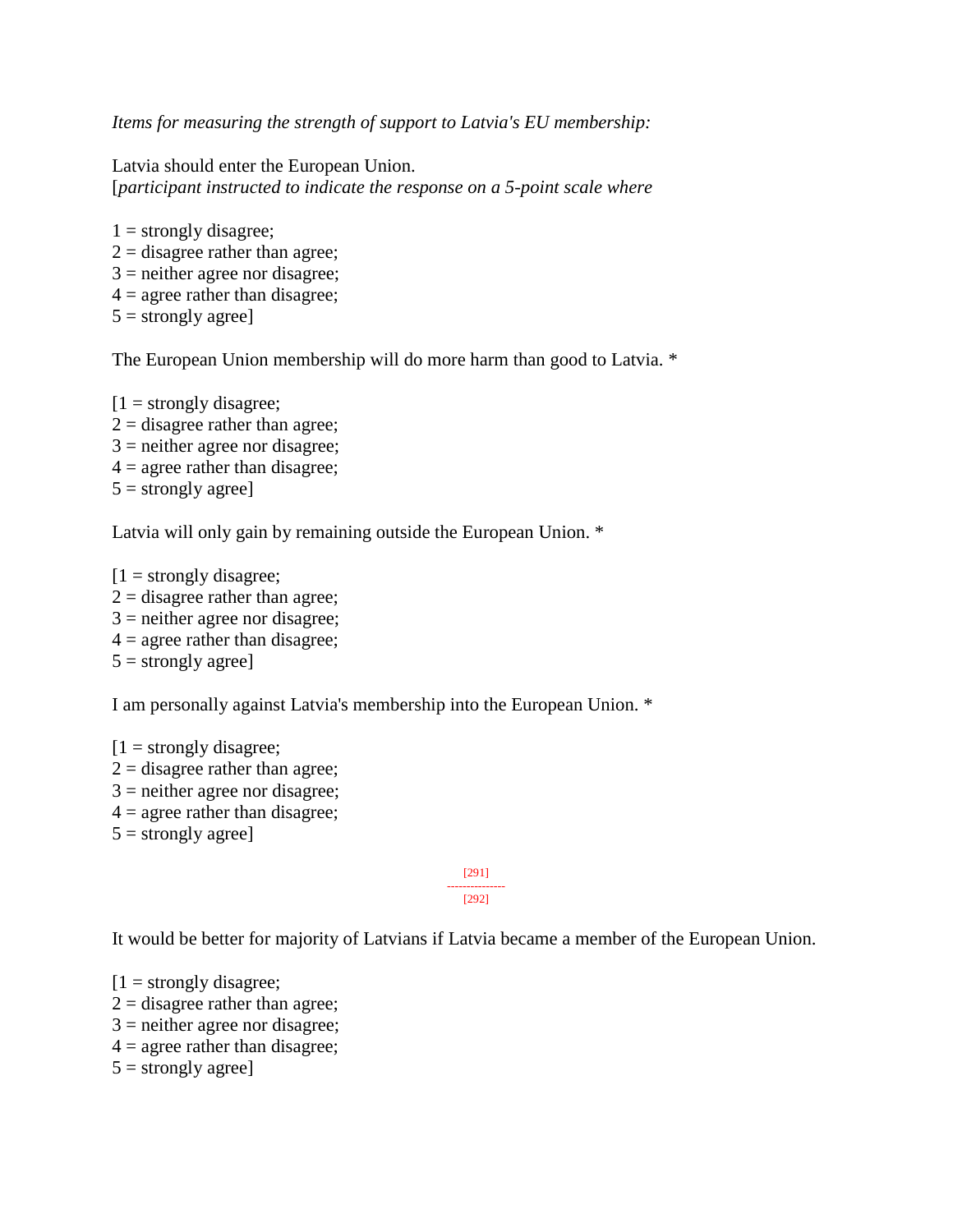European Union membership threatens the sovereignty of Latvia. \*

 $[1 =$  strongly disagree;  $2 =$  disagree rather than agree;  $3$  = neither agree nor disagree;  $4 =$  agree rather than disagree;  $5 =$  strongly agree]

I personally support Latvia's membership into the European Union.

 $[1 =$  strongly disagree;  $2 =$  disagree rather than agree;  $3$  = neither agree nor disagree;  $4 =$  agree rather than disagree;  $5 =$  strongly agree]

*Note: These items appeared three times in the questionnaire, and correspondingly were rated from three perspectives: own, supporter, and opponent. Asterisked items are reverse-scored. Reliability measures (Cronbach's Alpha): for ratings from own perspective, Alpha = .90, for ratings from the supporter perspective, Alpha = .78, for ratings from the opponent perspective, Alpha = .82.*

#### **APPENDIX B. CORRELATION MATRIXES WITH MEANS AND STANDARD DEVIATIONS FOR ALL VARIABLES**

#### **Table B1. Attitude towards EU membership**

Supporter participants

|                              | n  | M    | SD   | (1)     | (2)     |
|------------------------------|----|------|------|---------|---------|
| $(1)$ Own perspective        | 90 | 3.88 | 0.55 |         |         |
| (2) Supporter<br>perspective | 85 | 4.30 | 0.61 | $.39**$ |         |
| (3) Opponent<br>perspective  | 87 | 1.91 | 0.85 | .03     | $-48**$ |
| Opponent participants        |    |      |      |         |         |
|                              | n  | M    | SD   | (1)     | (2)     |
| $(1)$ Own perspective        | 46 | 2.32 | 0.56 |         |         |
| (2) Supporter<br>perspective | 47 | 4.29 | 0.65 | $-.34*$ |         |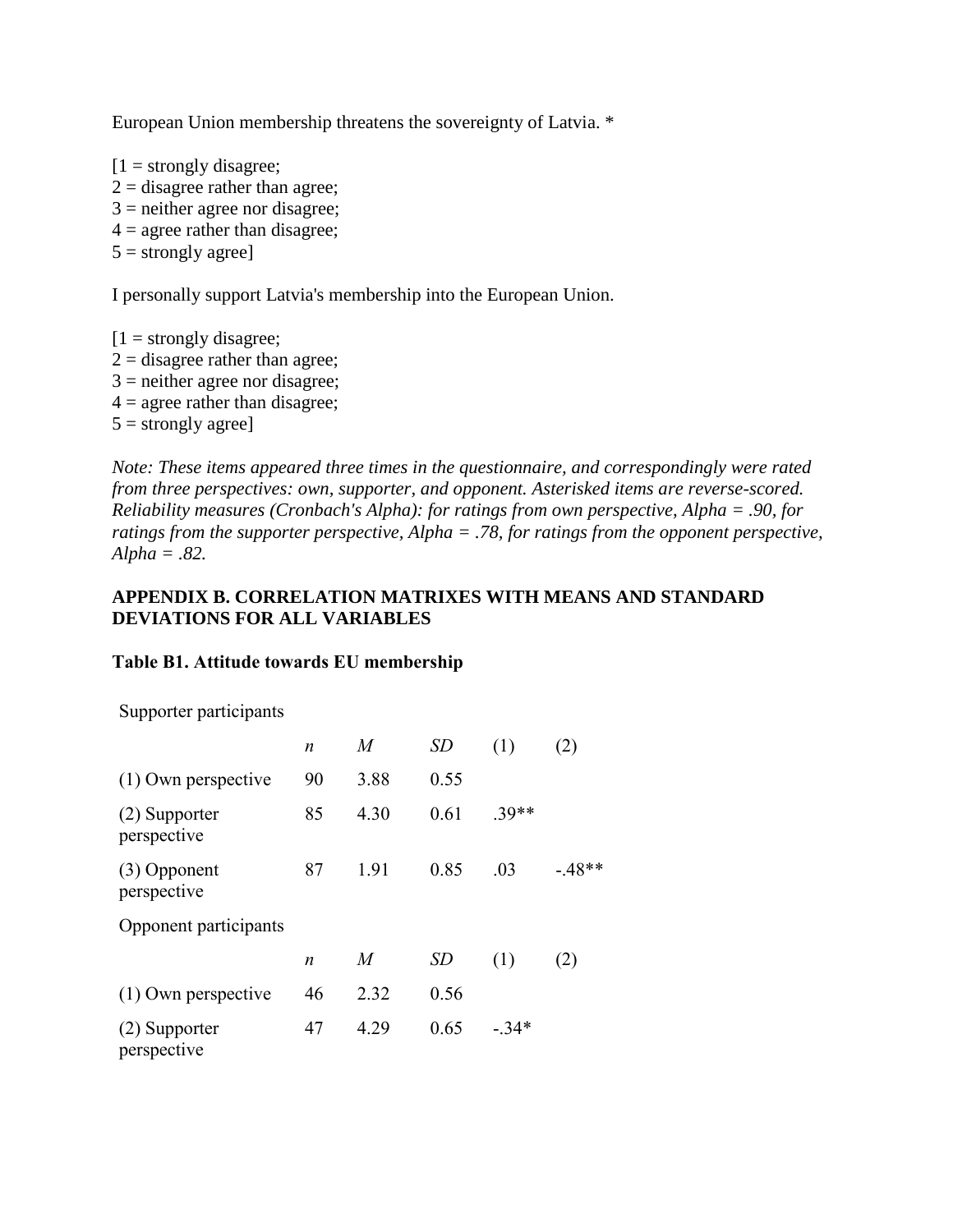(3) Opponent perspective 49 1.94 0.74 .33\* -.71\*\*

\*  $p < 0.05$ , \*\*  $p < 0.01$ .



# **Table B2. Evaluation of the target behavior**

Supporter participants

|                                  | $\boldsymbol{n}$ | M                     |        |                              | SD(1) (2) (3) (4)                 |     | (5)     |
|----------------------------------|------------------|-----------------------|--------|------------------------------|-----------------------------------|-----|---------|
| $(1)$ SB, own<br>perspective     |                  | 92 3.53 0.67          |        |                              |                                   |     |         |
| $(2)$ SB,<br>supporter<br>persp. |                  | 91 4.13 0.73 .14      |        |                              |                                   |     |         |
| $(3)$ SB,<br>opponent persp.     | 91               | 1.96 0.82 .08         |        | $33**$                       |                                   |     |         |
| $(4)$ OB, own<br>perspective     |                  |                       |        | $92, 2.63, 0.81, -0.07, -13$ | .19                               |     |         |
| $(5)$ OB,<br>supporter<br>persp. |                  |                       |        |                              | 91 1.99 0.86 .03 -.32 .43** .30** |     |         |
| $(6)$ OB,<br>opponent persp.     |                  |                       | $.27*$ | 91 3.85 1.06 - .30**         | $.41**$                           | .06 | $.35**$ |
| Opponent participants            |                  |                       |        |                              |                                   |     |         |
|                                  | $\boldsymbol{n}$ |                       |        | $M$ SD (1) (2) (3)           |                                   | (4) | (5)     |
| $(1)$ SB, own<br>perspective     |                  | 48 2.77 0.76          |        |                              |                                   |     |         |
| $(2)$ SB,<br>supporter<br>persp. |                  | 49 3.96 0.87 -.06     |        |                              |                                   |     |         |
| $(3)$ SB,<br>opponent persp.     |                  | 49 2.36 0.91 .23 -.22 |        |                              |                                   |     |         |
| $(4)$ OB, own<br>perspective     |                  | 48 3.52 0.82 -.01     |        | .09                          | .23                               |     |         |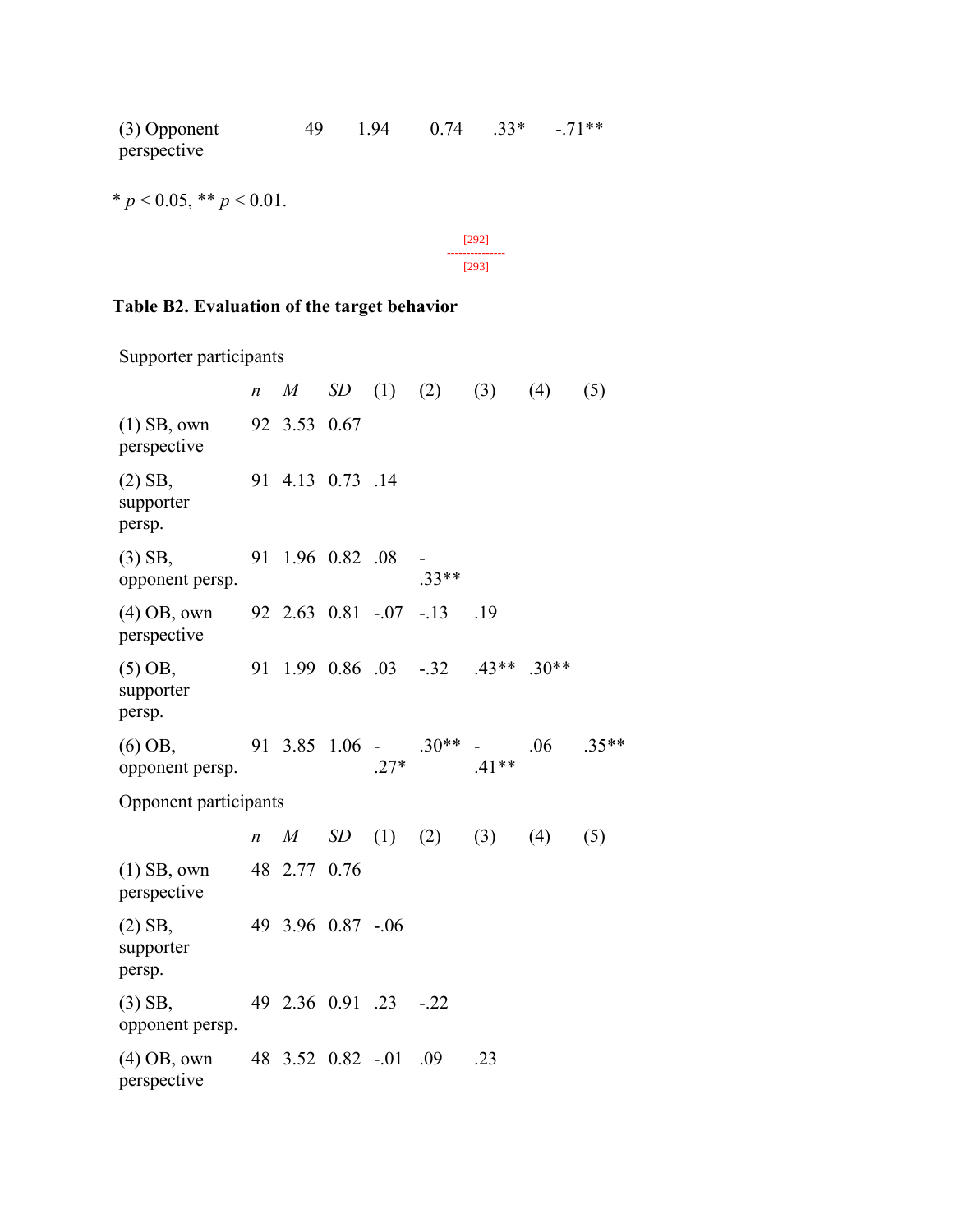(5) OB, supporter persp. 49 2.13 0.81 .18 - .43\*\* .30\* .17 (6) OB, opponent persp. 48 3.80 0.97 .02 .68\*\* .01 .37\*\* -.28

 $SB =$  supporter behavior;  $OB =$  opponent behavior

$$
* p < 0.05, ** p < 0.01.
$$

[293] --------------- [294]

#### **Table B3. Situation vs. actor ratings**

Supporter participants *n M SD* (1) (2) (3) (4) (5) (1) SB, own perspective 92 3.42 0.97 (2) SB, supporter persp. 92 3.48 0.95 .29\*\* (3) SB, opponent 91 3.11 1.09 .31\*\* .00 persp. (4) OB, own perspective 92 3.46 1.02 .06 .08 .33\*\* (5) OB, supporter persp. 92 3.14 1.13 .08 -.04 .42\*\* .23\* (6) OB, opponent persp. 91 3.57 1.05 -.04 .12 -.06 -.03 .07 Opponent participants *n M SD* (1) (2) (3) (4) (5) (1) SB, own perspective 48 3.46 0.92 (2) SB, supporter persp. 49 3.63 1.11 .34\* (3) SB, opponent 49 3.55 0.89 .46\*\* .29\*persp.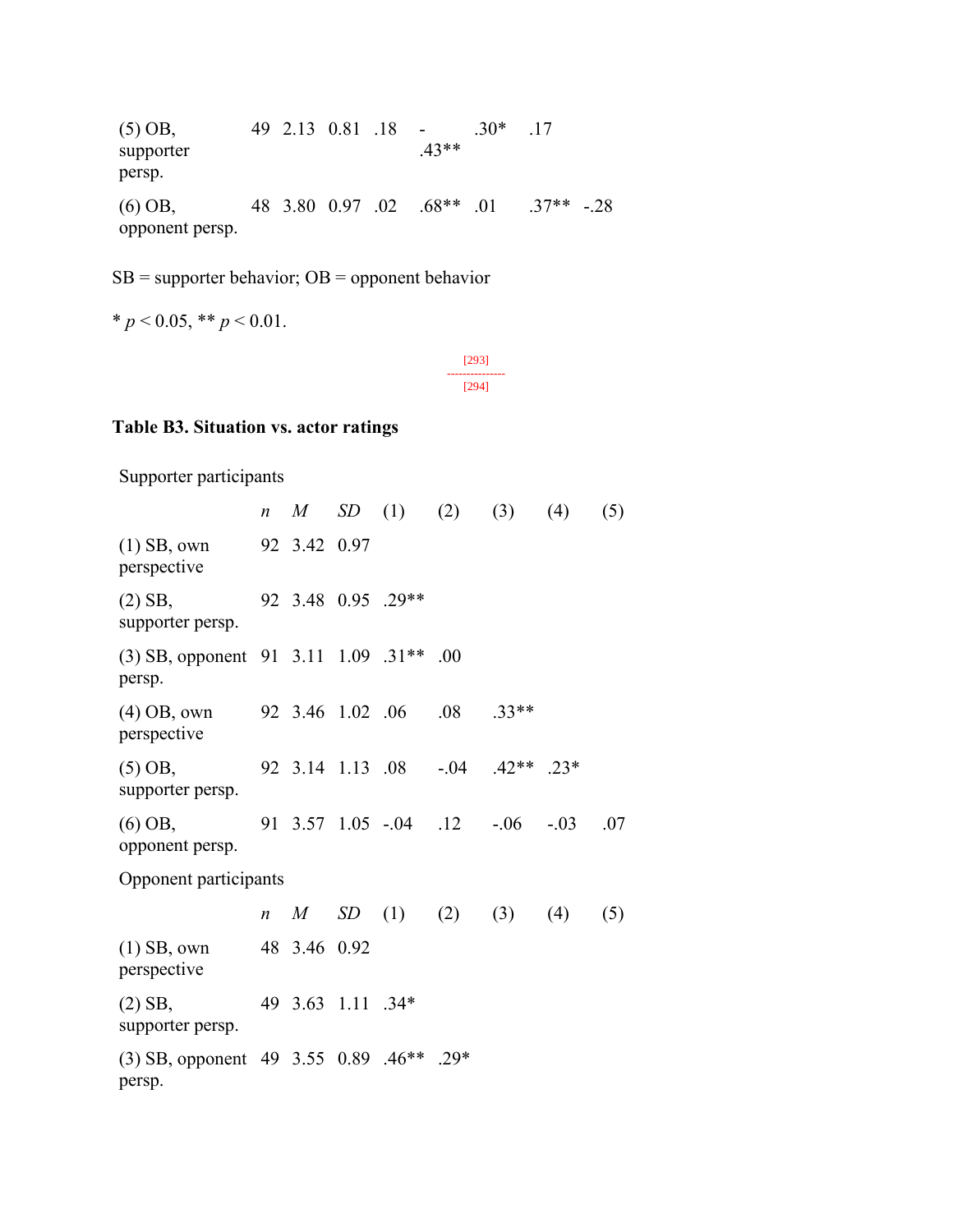(4) OB, own perspective 49 3.39 1.00 .28 .47\*\* .60\*\* (5) OB, supporter persp. 49 3.43 1.12 .05 -.09 -.10 -.10 (6) OB, opponent persp. 49 3.47 0.98 .36\* .54\*\* .41\*\* .51\*\* - .07

 $SB =$  supporter behavior;  $OB =$  opponent behavior

 $* p < 0.05$ ,  $* p < 0.01$ .

[294] --------------- [295]

#### **Table B4. Stability ratings**

Supporter participants

*n M SD* (1) (2) (3) (4) (5) (1) SB, own perspective 92 2.96 0.91 (2) SB, supporter 91 3.76 0.97 .29\*\* persp. (3) SB, opponent 92 2.49 1.04 .30\*\* .12 persp. (4) OB, own perspective 91 2.87 0.90 .01 -.04 .19 (5) OB, supporter persp. 91 2.59 1.00 .19 -.10 .48\*\* .32\*\* (6) OB, opponent 91 3.59 1.16 -.03 .09 .16 .19 .06 persp. Opponent participants *n M SD* (1) (2) (3) (4) (5) (1) SB, own perspective 48 2.94 0.84 (2) SB, supporter 49 3.84 0.99 .15persp.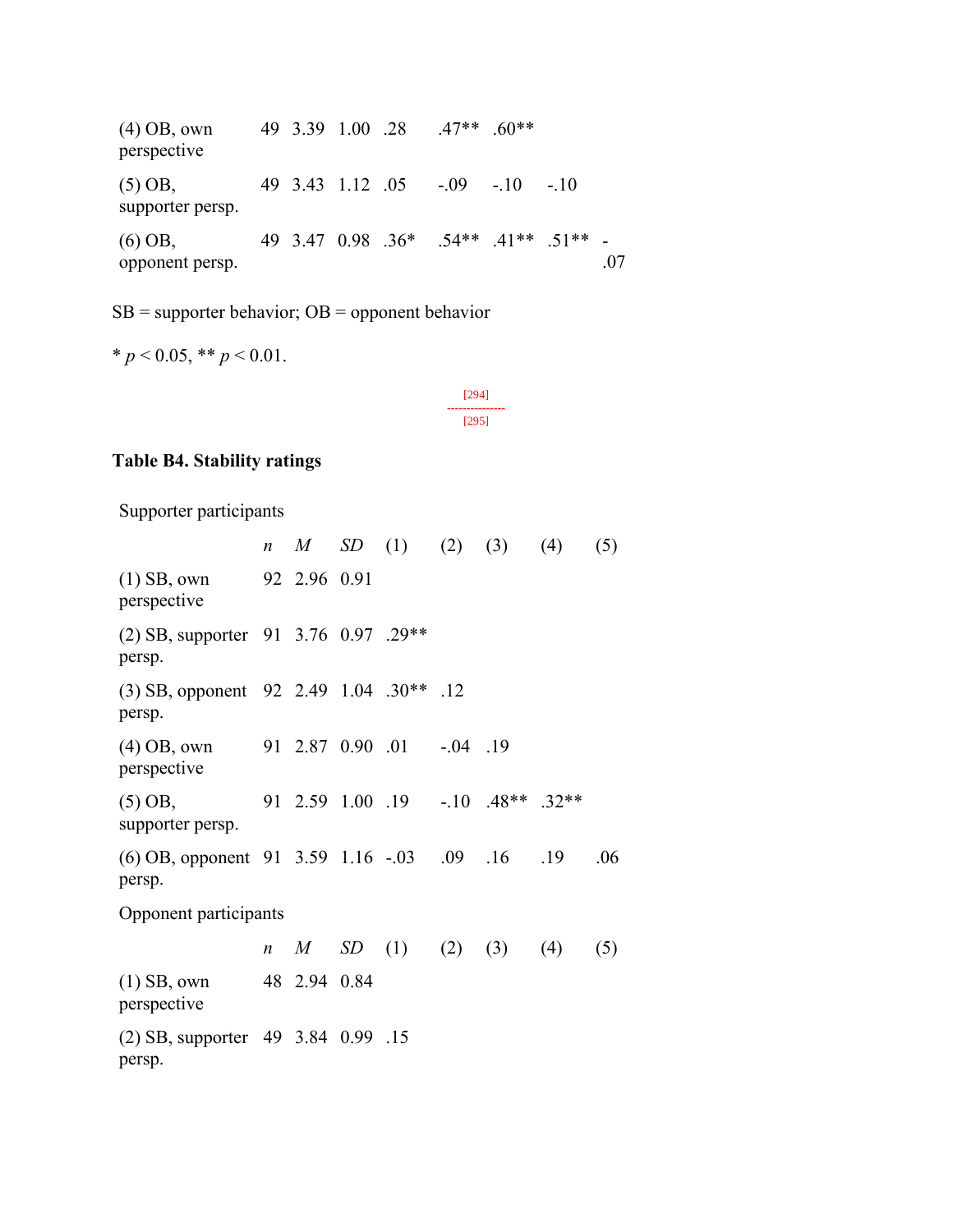(3) SB, opponent 49 3.02 0.88 .26 .05 persp. (4) OB, own perspective 47 3.17 0.96 -.09 .37\* .32\* (5) OB, supporter persp. 49 2.86 1.04 .14 -.19 .09 -.08 (6) OB, opponent 49 3.61 0.86 .24 .34\* .12 .42\*\* .10 persp.

 $SB =$  supporter behavior;  $OB =$  opponent behavior

 $* p < 0.05, ** p < 0.01.$ 

| ٠<br>۰ |
|--------|
| c      |

# **Table B5. Control ratings**

Supporter participants

|                                             | $\boldsymbol{n}$ | M            | SD(1)                         | (2) | (3)    | (4)    | (5) |
|---------------------------------------------|------------------|--------------|-------------------------------|-----|--------|--------|-----|
| $(1)$ SB, own<br>perspective                |                  | 92 3.12 0.94 |                               |     |        |        |     |
| $(2)$ SB,<br>supporter persp.               |                  |              | 92 3.82 1.00 .33**            |     |        |        |     |
| (3) SB, opponent 91 2.53 1.08 .09<br>persp. |                  |              |                               | .05 |        |        |     |
| $(4)$ OB, own<br>perspective                |                  |              | 92 2.82 1.06 .19 .21*         |     | $-.08$ |        |     |
| $(5)$ OB,<br>supporter persp.               |                  |              | 92 2.46 0.95 - 16 - 23* .27** |     |        | $.26*$ |     |
| $(6)$ OB,<br>opponent persp.                |                  |              | 92 3.64 1.09 .11 .34** -.03   |     |        | .12    | .11 |
| Opponent participants                       |                  |              |                               |     |        |        |     |
|                                             | $\boldsymbol{n}$ |              | $M$ SD (1) (2)                |     | (3)    | (4)    | (5) |
| $(1)$ SB, own<br>perspective                |                  | 48 3.13 1.00 |                               |     |        |        |     |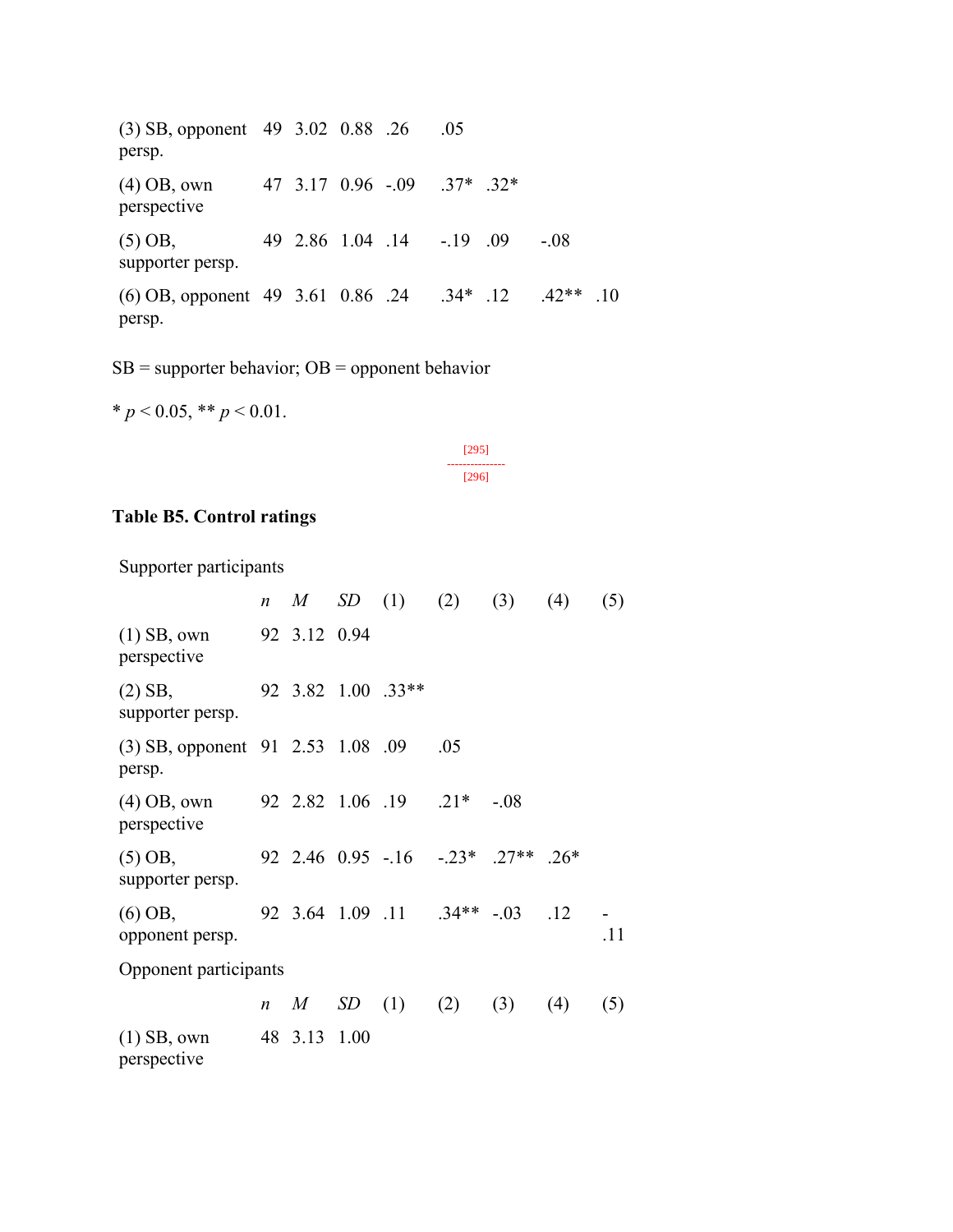(2) SB, supporter persp. 49 3.86 1.02 .03 (3) SB, opponent 49 2.94 0.94 .32\* -.10 persp. (4) OB, own perspective 49 3.29 1.06 .17 .21 .27 (5) OB, supporter persp. 49 2.84 1.12 .02 -.16 .23 .08 (6) OB, opponent persp. 49 3.59 1.22 .23 .40\*\* .12 .41\*\* - .16

 $SB =$  supporter behavior;  $OB =$  opponent behavior

 $* p < 0.05$ ,  $* p < 0.01$ .

[296] --------------- [297]

#### **Table B6. Globality ratings**

Supporter participants

*n M SD* (1) (2) (3) (4) (5) (1) SB, own perspective 92 3.28 0.82 (2) SB, supporter persp. 92 3.33 0.88 .25\* (3) SB, opponent 92 3.13 0.92 .01 .10 persp. (4) OB, own perspective 91 3.10 0.96 .18 .05 .09 (5) OB, supporter 92 3.41 0.92 .03 -.02 .11 .42\*\* persp. (6) OB, opponent 92 3.16 0.76 .21\* .22\* .19 .07 .08 persp. Opponent participants *n M SD* (1) (2) (3) (4) (5)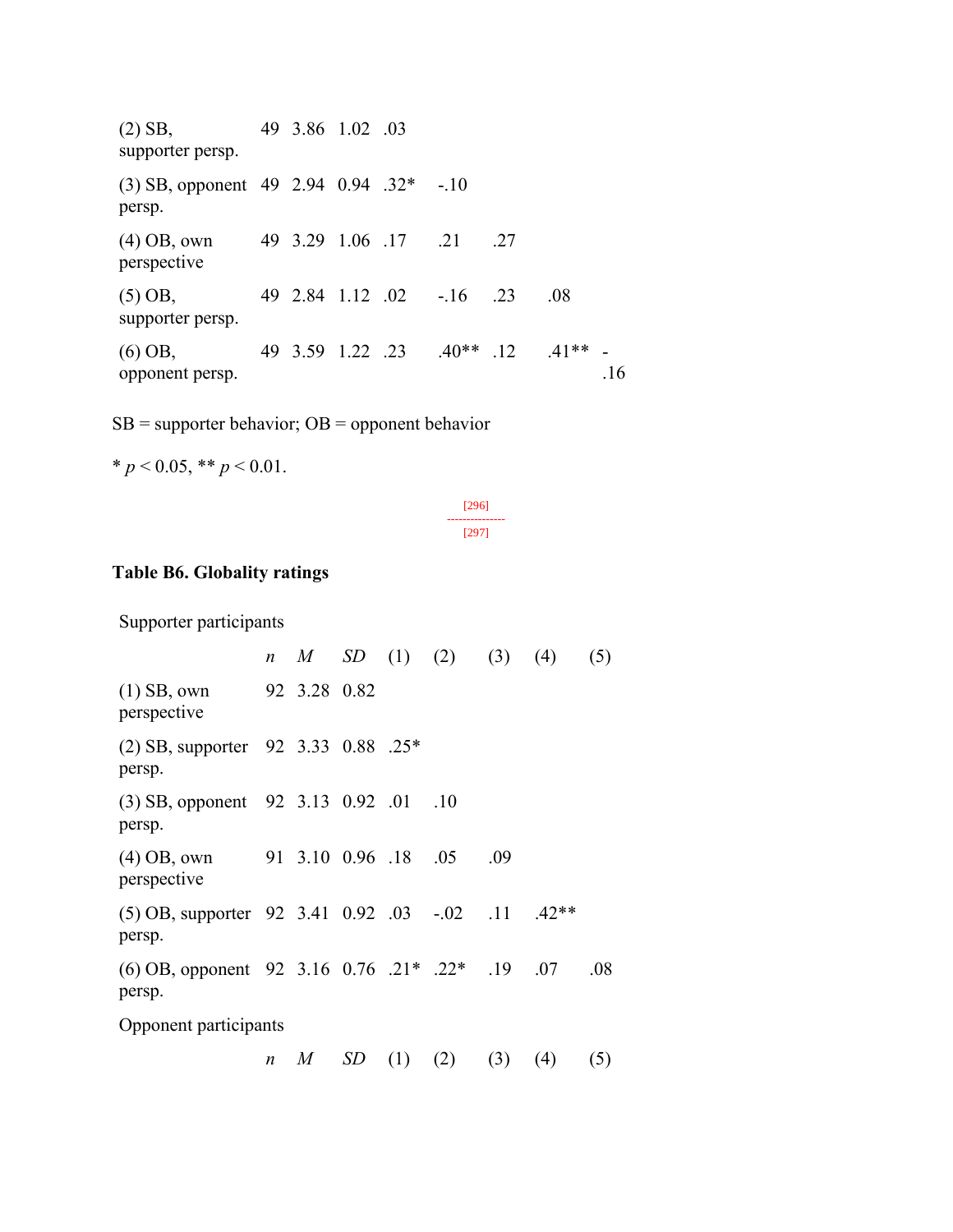(1) SB, own perspective 48 3.25 0.91 (2) SB, supporter persp. 49 3.06 1.05 .23 (3) SB, opponent persp. 49 3.35 0.97 .31\* .14 (4) OB, own perspective 49 3.14 0.89 .16 .24 .04 (5) OB, supporter 49 3.31 0.94 .25 -.04 .20 .12 persp. (6) OB, opponent 48 3.19 0.94 .11 .44\*\* .00 .35\* -.14 persp.

 $SB =$  supporter behavior;  $OB =$  opponent behavior

```
* p < 0.05, * p < 0.01.
```
[297] --------------- [298]

# **Table B7. Rationality index**

Supporter participants *n M SD* (1) (2) (3) (4) (5) (1) SB, own perspective 92 3.29 0.78 (2) SB, supporter persp. 91 3.99 0.83 .34\*\* (3) SB, opponent 91 2.67 0.91 .06 -.14 persp. (4) OB, own perspective 92 2.94 0.78 .22\* .23\* .08 (5) OB, supporter persp. 91 2.68 0.93 .04 -.25\* .36\*\* .30\*\* (6) OB, opponent persp. 90 3.79 0.94 -.06 .46\*\* -.05 .09 .04 Opponent participants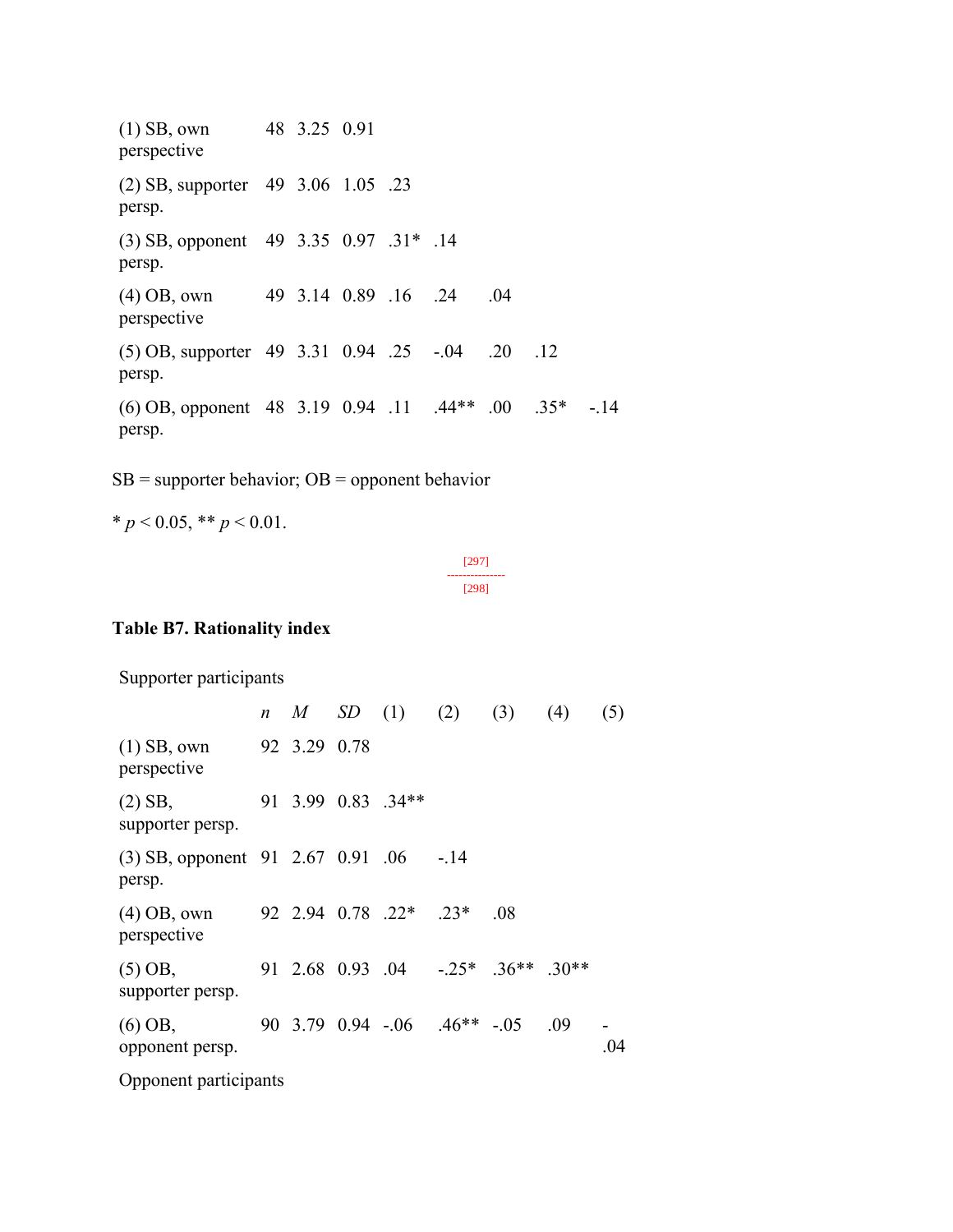*n M SD* (1) (2) (3) (4) (5) (1) SB, own perspective 46 3.13 0.70 (2) SB, supporter persp. 49 3.86 0.85 .37\* (3) SB, opponent 47 2.96 0.82 .21 -.08 persp. (4) OB, own perspective 49 3.45 0.83 .41\*\* .34\* .30\* (5) OB, supporter persp. 49 2.83 0.83 .24 -.06 .08 -.07 (6) OB, opponent persp. 48 3.84 0.84 .40\*\* .47\* .16 .60\*\* - .04

 $SB =$  supporter behavior;  $OB =$  opponent behavior

\*  $p < 0.05$ , \*\*  $p < 0.01$ .

[298] --------------- [299]

# **Table B8. Subjectivity index**

Supporter participants

|                                 |              |                               | <i>n M SD</i> (1) (2) (3) (4)       | (5) |
|---------------------------------|--------------|-------------------------------|-------------------------------------|-----|
| $(1)$ SB, own<br>perspective    | 91 3.68 0.52 |                               |                                     |     |
| (2) SB,<br>supporter<br>persp.  |              | 90 3.46 0.54 .39**            |                                     |     |
| $(3)$ SB,<br>opponent<br>persp. |              | 89 3.54 0.62 .43** .40**      |                                     |     |
| (4) OB, own<br>perspective      |              | 92 3.80 0.53 .48** .21* .44** |                                     |     |
| (5) OB,<br>supporter<br>persp.  |              |                               | 89 3.68 0.61 .50** .26* .48** .57** |     |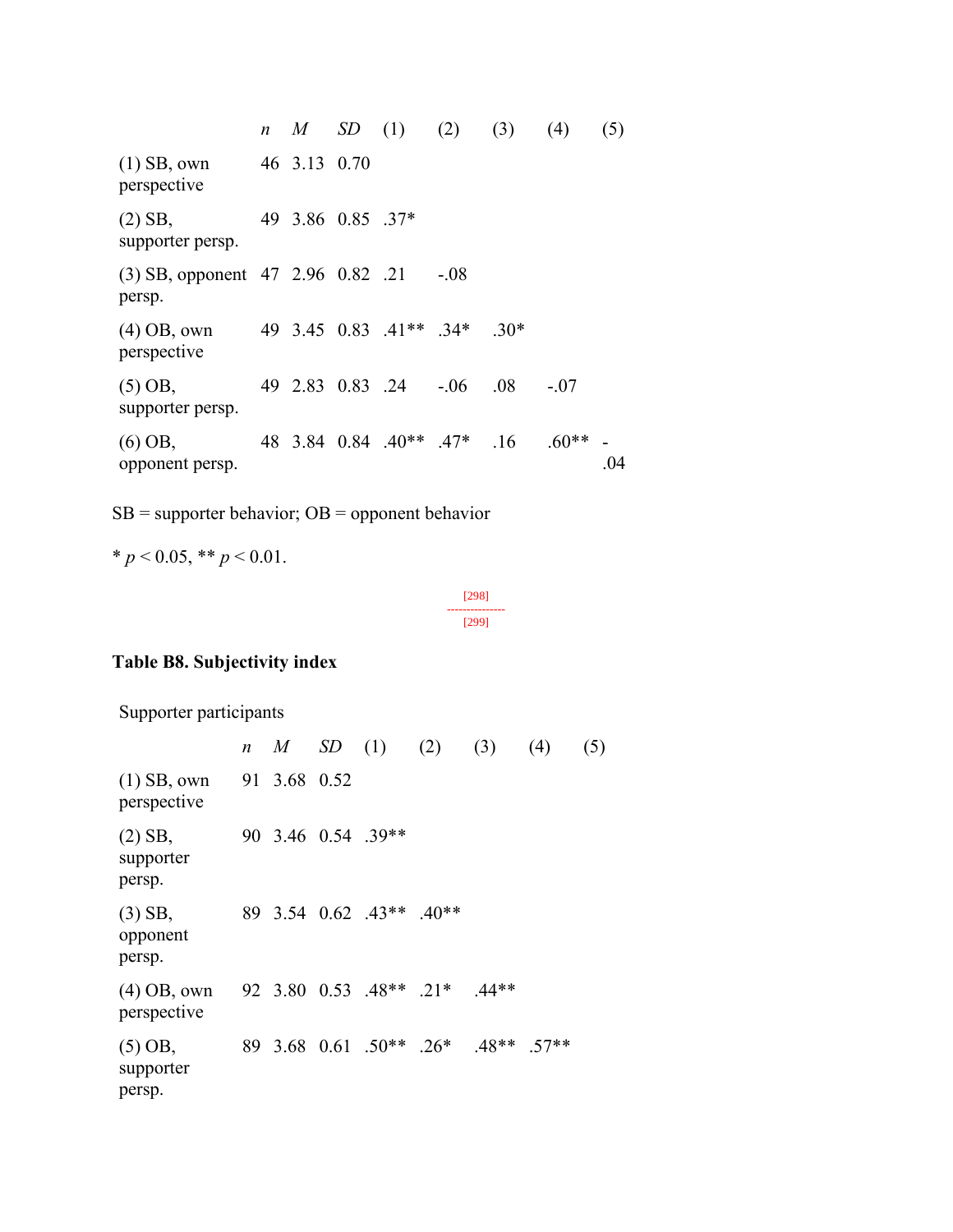(6) OB, opponent persp. 89 3.36 0.64 .35\*\* .41\*\* .22\* .40\*\* .06 Opponent participants *n M SD* (1) (2) (3) (4) (5) (1) SB, own perspective 45 3.81 0.51 (2) SB, supporter persp. 47 3.38 0.59 .31\* (3) SB, opponent persp. 49 3.67 0.68 .48\*\* .41\*\* (4) OB, own perspective 49 3.79 0.53 .56\*\* .32\* .56\*\* (5) OB, supporter persp. 49 3.80 0.57 .48\*\* .17 .60\*\* .78\*\* (6) OB, opponent persp. 48 3.54 0.59 .44\*\* .36\* .41\*\* .60\*\* .44\*\*

 $SB =$  supporter behavior;  $OB =$  opponent behavior

\*
$$
p < 0.05
$$
, \*\*  $p < 0.01$ .

[299] --------------- [300]

#### **Table B9. Accepting others' opinions ratings**

Supporter participants

*n M SD* (1) (2) (3) (4) (5) (1) SB, own perspective 91 3.13 1.04 (2) SB, supporter 92 2.75 1.02 .14persp.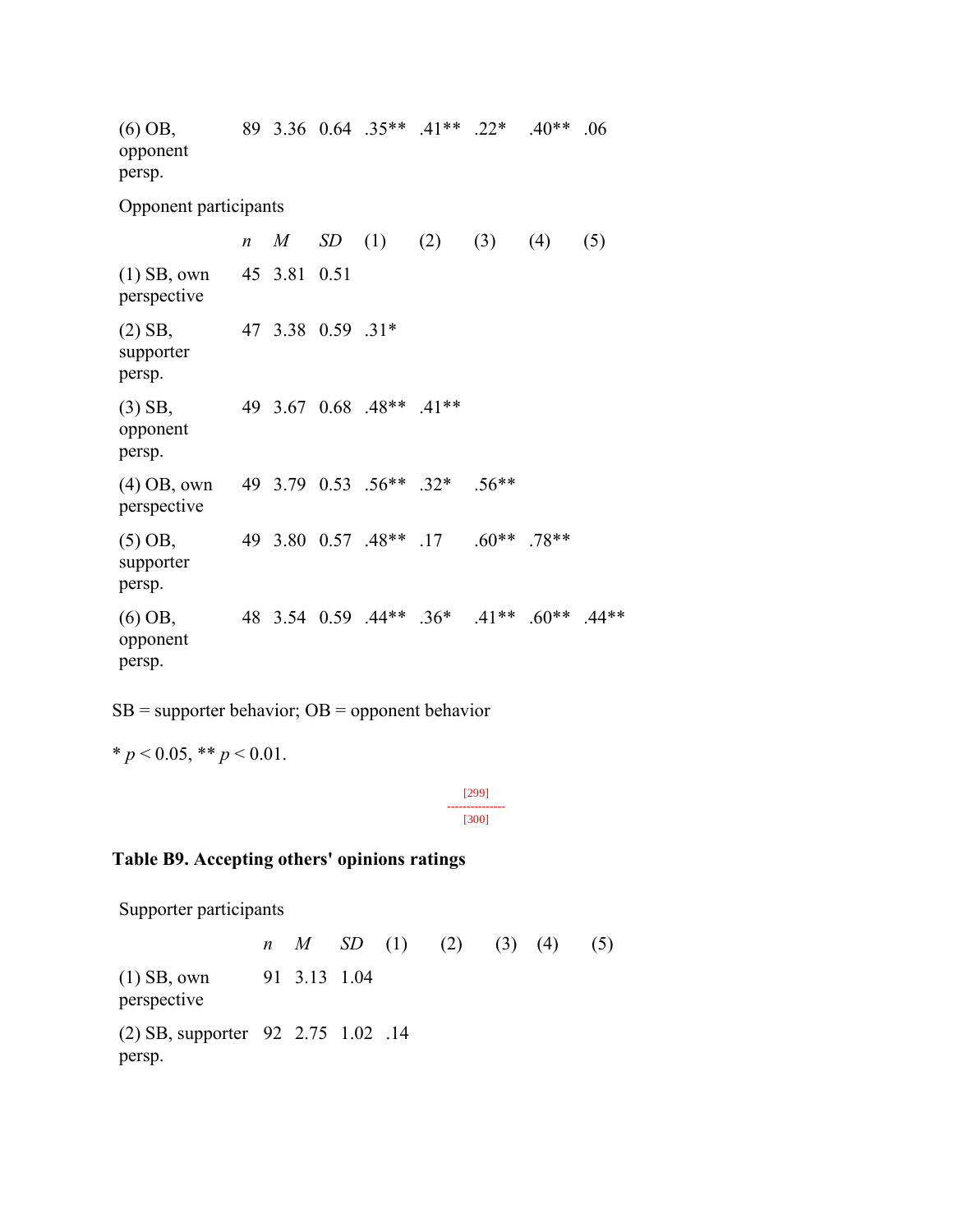(3) SB, opponent 92 3.33 1.21 .25\* .04 persp. (4) OB, own perspective 91 3.20 1.11 .18 -.01 .06 (5) OB, supporter persp. 92 3.52 1.05 .25\* .02 .11 .38\*\* (6) OB, opponent 92 2.64 1.13 -.02 .45\*\* persp. .16 .11 .13 Opponent participants *n M SD* (1) (2) (3) (4) (5) (1) SB, own perspective 47 3.55 0.88 (2) SB, supporter 49 2.98 1.15 .14 persp. (3) SB, opponent 49 3.22 1.12 .42\*\* .02 persp. (4) OB, own perspective 47 3.02 0.92 .20 -.19 .20 (5) OB, supporter persp. 49 3.29 1.14 .27 -.32\* .23 .27 (6) OB, opponent 49 3.06 1.03 .09 .30\* persp. .12 .25 .16

 $SB =$  supporter behavior;  $OB =$  opponent behavior

 $* p < 0.05$ ,  $* p < 0.01$ .

[300] --------------- [301]

#### **AUTHORS' BIOGRAPHIES**

Girts Dimdins is currently a doctoral student at the Department of Psychology, Stockholm University. His research is focusing on the role of perspective taking in intergroup perception. Email: [gds@psychology.su.se](mailto:gds@psychology.su.se)

Henry Montgomery is a professor at the Department of Psychology, Stockholm University. His research deals with mental processes and structures associated with people's values, attitudes and